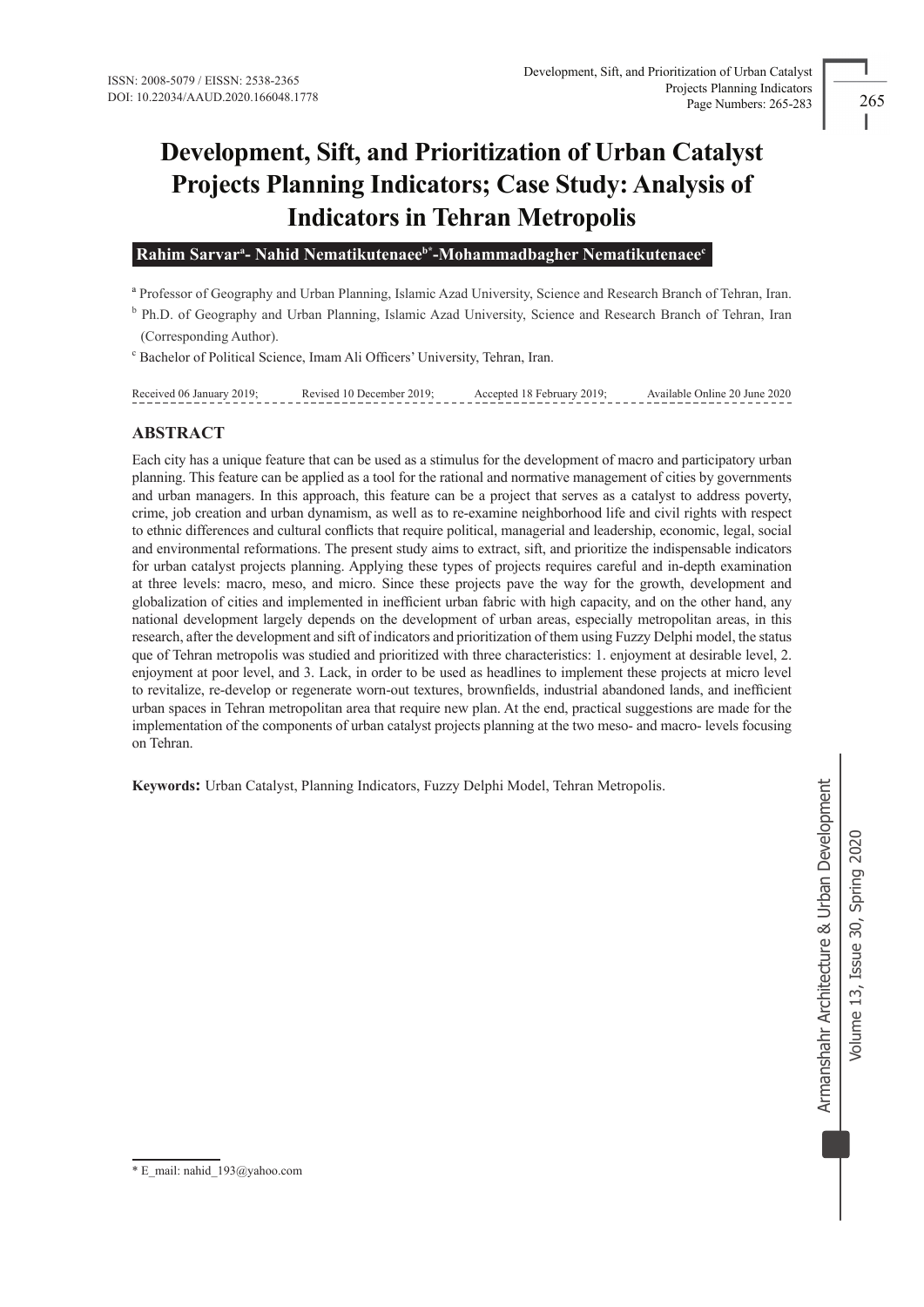# **1. INTRODUCTION**

Urban planning is a concept that embraces all social activities and aims to predict, express and regulate the development of urban spaces (Pinson, 2010). Urban development requires a conceptual connection with its environment and it must be relevant with its place in terms of content, and answer all interrelationships and dynamics derived from the architectural, cultural and spatial context of its fabric (Kongsombat, 2010). Therefore, we need a deep understanding of a city and its unique features that act as a stimulus or a catalyst for the development of the city (Bohannon, 2004). This catalyst should offer a modest perspective; however, its impact must be stable and integrate the existing urban fabric, which is referred to as Urban Catalyst in urban literature (Kongsombat, 2010). Urban catalyst is a new development strategy that is used as a tool within urban development strategies (Urban Redevelopment, Urban Revitalization, and Urban Regeneration) (Francin, 2015). It is an instrument accelerating the achievement of goals such as investment, design, policy making, and so on. This catalyst is, in fact, an alternative strategy that helps less use of investment, energy, construction, and processes as well as it utilizes collaborative and participatory approaches to achieve goals defined by urban texture (urban environments). Moreover, the external factors influence its process and outcomes (Kongsombat, 2010). Urban catalyst projects sit well in their own sites and root in them culturally, socially, physically, and spatially (Bohannon, 2004), improve the physical condition of the urban fabric of their immediate surroundings and make a positive change in their physical, economic, and social contexts. Since these projects are limited in their scope, they do not damage the fabric of an urban environment but improve the quality and character of it through redevelopment, revitalization, or regeneration (Attoe & Logan, 1989). Urban catalyst projects are divided into two groups according to their durability: permanent use and temporary use. Temporary cases are events that take place annually, such as business events, art, music and so on (Oswalt, Overmeyer, & Misselwitz, 2013). They can be large-scale or small-scale. Mega-

Projects, such as a shopping mall, dock development, or a rejuvenated historical area, can be used as urban catalyst in a place where there are reversible financial resources and strong public support (Sternberg, 2002), that can well help redevelopment and return power to urban environments (Bohannon, 2004). However, more clearly and correctly, an urban catalyst is defined as a smaller element or a group of elements, such as a building and its surrounding area, or a positive start of economic and social redevelopment activities (Sternberg, 2002). Street vendors or a walkway can provide design elements for urban catalyst projects (Bohannon, 2004, p. 10) as well as an instruction for planning them.

## **2. RESEARCH BACKGROUND**

To the best of the authors' knowledge, no previous study has separately explored the planning part of urban catalyst projects but during the design section. Davis (2009), conducted an analysis of the role of architectural projects defined as 'catalysts' to urban renewal. In this study, the existing urban texture's conditions produced by Patel Taylor's Thames Barrier park were examined: how they interact with each other through the architectural form, details and materials used in it, how new residential projects have appeared around them, how they have grown, and how they have enabled new uses, as well as how they attracted new investment to the area. Kongsombat (2010) studied urban catalyst for sustainable urban development in 3 sites including IMS, Solaria Plaza, and Hotel IL Plaza in Japan. He showed that two of them are catalysts for development for the following reasons: conveying a deep sense of the city's historical layers; including both old and new textures; tendency of both examples to local retail and small- and medium-sized investors; creating a prominent perspective with their influences on the architecture of the region; responding to all the spatial, social, and architectural contexts emerged from it.

Successful urban catalyst projects, like any other succeeded projects, require four sections including planning, design, implementation and monitoring, as presented in details in Table.

| <b>Section</b> | <b>Description</b>                                                                                                                                                                                                                                                                                                                                                                | Reference            |
|----------------|-----------------------------------------------------------------------------------------------------------------------------------------------------------------------------------------------------------------------------------------------------------------------------------------------------------------------------------------------------------------------------------|----------------------|
| Planning       | Political-Managerial-Leadership, Economic, Legal, Social and (Sarvar & Nematikutenaee, 2019)<br>Environmental components.                                                                                                                                                                                                                                                         |                      |
| Design         | through analysis of Contextual Factors (Bohannon, 2004)<br>Urban<br>Design<br>(Morphological, Perceptual, Social, Visual, Functional, Temporal)<br>Sense of Place (fabric, Setting, Perception and Meaning) and<br>Authenticity.                                                                                                                                                  |                      |
| Implementation | Market Factors, using residents' participation and surveying<br>them to share existent information within the scope of study area<br>and attracting investors, financial and legal issues, and defining<br>investment packages through 4Ps model (public-private-people)<br>partnership), getting approvals from relevant authorities and<br>implementation of designed projects. | (Pennsylvania, 2014) |

**Table 1. The Four Sections of a Successful Urban Catalyst Project**

Volume 13, Issue 30, Spring 2020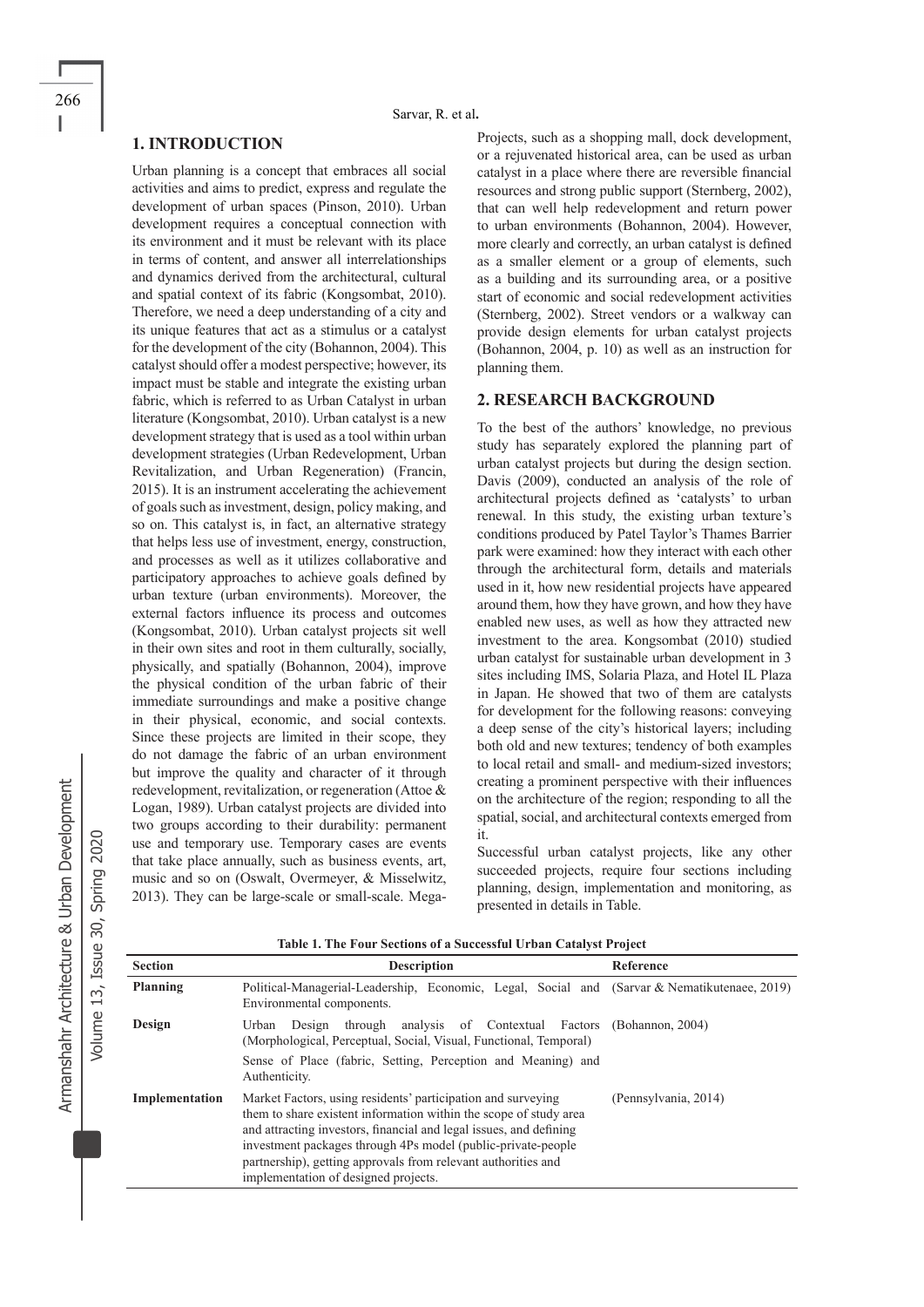| <b>Section</b> | <b>Description</b>                                                                                                                                                                                                                                                                                                                                                                                                                              | Reference |
|----------------|-------------------------------------------------------------------------------------------------------------------------------------------------------------------------------------------------------------------------------------------------------------------------------------------------------------------------------------------------------------------------------------------------------------------------------------------------|-----------|
| Monitoring     | Reviewing programs and policies and assessing their impacts, as (Davis, 2009; Francin, 2015)<br>well as assessing the success or failure of urban catalyst projects<br>with the help of evaluators (Does the project fit the texture and<br>environment? Does it have a unique spirit? Does it respond to the<br>needs of the city? Are place, space, and cultural heritage integrated<br>in the project?), at intervals of 5, 10 and 20 years. |           |

This study examines only the planning part of urban catalyst projects based on the component, variables,

sub-variables, and required characteristics categorized in Table 2.

|  | Table 2. Components, Variables, Sub-Variables and Required Characteristics of Urban Catalyst Projects Planning |  |  |  |  |
|--|----------------------------------------------------------------------------------------------------------------|--|--|--|--|
|  |                                                                                                                |  |  |  |  |

| Component                       | <b>Variables</b><br><b>Sub-Variables</b> | <b>Required Characteristics</b>                                                                                                                                                                                                                                                                                                                                                                                                                                                                                                                                                                                                                                                                                                                                                                                                                                                                                                                                                                                                                                                                                                                                                                                                                                                                                                                                         | References                                                                                                                                           |                                     |
|---------------------------------|------------------------------------------|-------------------------------------------------------------------------------------------------------------------------------------------------------------------------------------------------------------------------------------------------------------------------------------------------------------------------------------------------------------------------------------------------------------------------------------------------------------------------------------------------------------------------------------------------------------------------------------------------------------------------------------------------------------------------------------------------------------------------------------------------------------------------------------------------------------------------------------------------------------------------------------------------------------------------------------------------------------------------------------------------------------------------------------------------------------------------------------------------------------------------------------------------------------------------------------------------------------------------------------------------------------------------------------------------------------------------------------------------------------------------|------------------------------------------------------------------------------------------------------------------------------------------------------|-------------------------------------|
|                                 | <b>Efficient Government</b>              | 1. Creating institutional democracy, 2. Active and<br>participatory institutions, 3. Promoting participatory levels,<br>4. Responsiveness, 5. Attention to collective interests and<br>wisdom, 6. Decreased unemployment rate, inflation and<br>wealth gap, 7. Increased annual economy growth and Gross<br>Domestic Product (GDP), 8. Public welfare and monetary<br>value, 9. To value domestic products and have a minimum<br>import, 10. Raising the credit of banks and institutions<br>at international level, 11. Facilitating foreign trade,<br>12. Providing conditioned social, cultural and political<br>freedoms, 13. Increasing comradeship with other countries<br>at international level, 14. Free flow of information, 15.<br>Social justice, 16. Leading in the field of advanced science<br>and technology, 17. Promoting the value of the country's<br>passport, 18. Promoting public vitality and life expectancy<br>among people, 19. Controlling the situation of elite<br>immigration, 20. Avoiding dailiness, 21. The degree of<br>decentralization of affairs and the decision-making system.                                                                                                                                                                                                                                                  | (Deloitte, 2013;<br>Hauner & Kyobe,<br>2008; La Portal,<br>Lopez-de-Silanes,<br>Shleifer, Vishny,<br>1999)                                           |                                     |
| Political-Managerial-Leadership | Urban Diplomacy                          | 22. Facing global challenges, especially in the economic<br>sector, in the age of globalization, 23. Bringing the<br>world countries into closer cooperation, 24. Providing an<br>appropriate environment for engagement, 25. Increasing the<br>influence of small cities along with other cities in the world,<br>26. Informing, producing and distributing specialized<br>knowledge, 27. Normalization of the local government,<br>28. Solving the crisis, achieving peace and providing<br>security for citizens in line with citizen participation,<br>29. Familiarizing with the other countries' development<br>patterns, 30. Attracting foreign investors, 31. Establishment<br>of transnational corporations, 32. Establishment of the<br>headquarters of foreign corporations, 33. Entering the<br>World Trade Organization (WTO) to promote domestic<br>and foreign investment trade and commerce, 34. Tourism<br>marketing, 35. Innovation marketing and sharing, 36.<br>Freedom of expression, 37. Religious, Family beliefs,<br>Kinship Relationships, 38. Overcoming Cultural Ignorance,<br>39. Identifying commonalities in Cultures, 40- Capability<br>of accepting cultural achievements such as language,<br>understanding, authentication and observance of customs,<br>41. Holding festivals, 42. Holding joint exhibitions, 43.<br>Urban branding. | (Berry, Kent, & Ken,<br>1993; Fung, 2005;<br>Quesnel, 2000;<br>Purcell, 2006)                                                                        | hr Architecture & Urban Development |
|                                 | Decentralization                         | 44. Bringing decision-making closer to people, 45. (Furniss, 1974; Rao,<br>Creating local democracy, 46. Increasing the efficiency<br>of governments and expanding regional equilibrium in<br>the field of economy, 47. Equalizing the distribution of<br>resources between regions, 48. Macroeconomic stability<br>and strengthening local democratic government to increase<br>economic growth, 49. To connect more local governments to<br>the benefit of geographical regions, 50. To better understand<br>the needs and tastes of regions, 51. To create competition<br>in the territory of the local government that will stimulate<br>their innovation, creativity and accountability to their legal<br>status, 52. The diversity of political and economic actors in<br>urban space, 53. Powerful affairs monitoring and managing<br>rather than the tenure of affairs.                                                                                                                                                                                                                                                                                                                                                                                                                                                                                         | Scott, & Munawwar,<br>2015; Ndreu, 2016;<br>Kersting, Janice,<br>Andrew, Dele, &<br>Hellmut, 2009;<br>Shah, heymans,<br>Shah, & Steffinsen,<br>2006) | Armansha                            |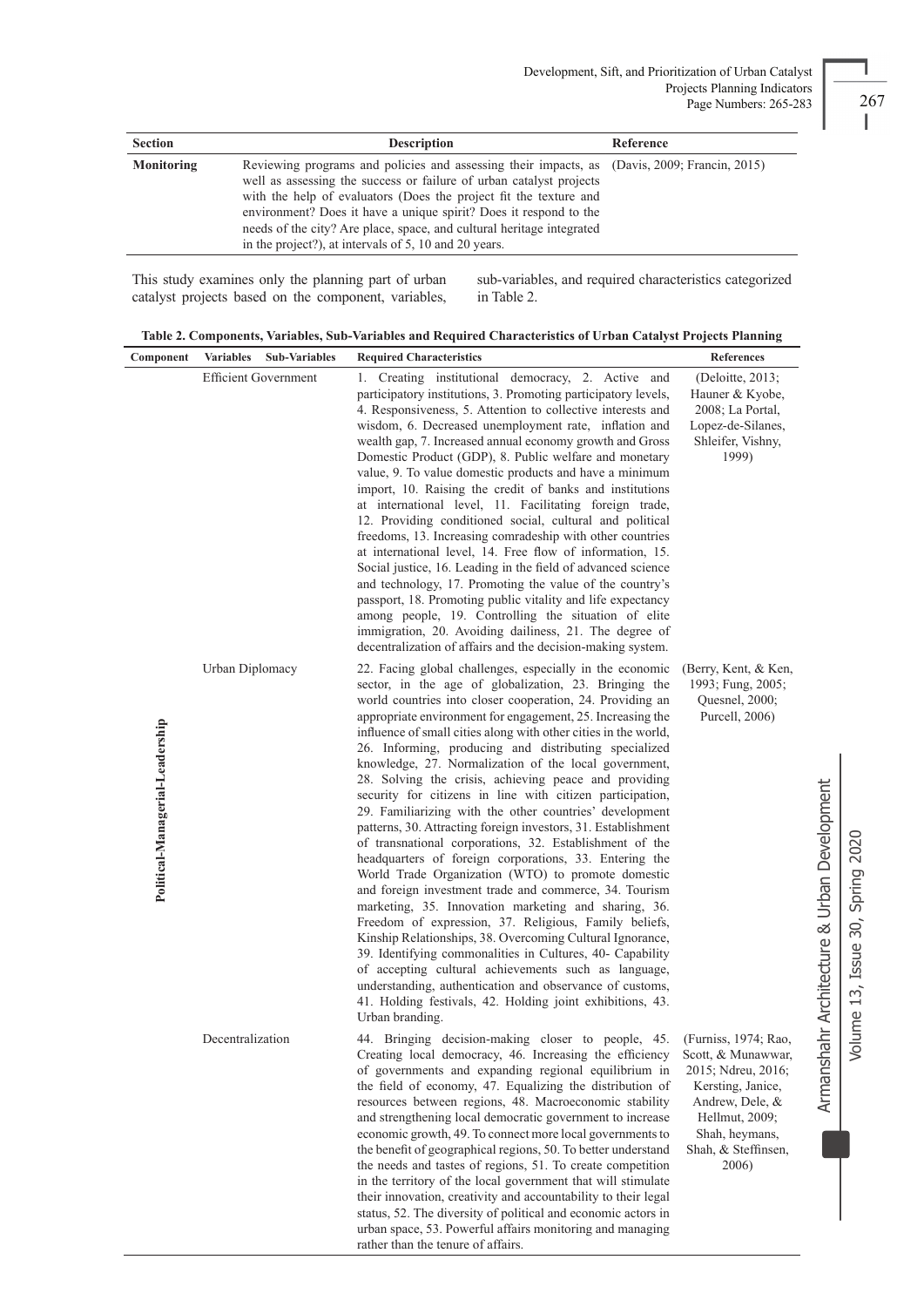268

|                                 | Sarvar, R. et al.                                 |                                                                                                                                                                                                                                                                                                                                                                                                                                                                                                                                                                                                                                                                                                                                                                                                                                                                                                                                                                                                                                                                                                                                                                                                                                             |                                                                                                                                                                              |  |
|---------------------------------|---------------------------------------------------|---------------------------------------------------------------------------------------------------------------------------------------------------------------------------------------------------------------------------------------------------------------------------------------------------------------------------------------------------------------------------------------------------------------------------------------------------------------------------------------------------------------------------------------------------------------------------------------------------------------------------------------------------------------------------------------------------------------------------------------------------------------------------------------------------------------------------------------------------------------------------------------------------------------------------------------------------------------------------------------------------------------------------------------------------------------------------------------------------------------------------------------------------------------------------------------------------------------------------------------------|------------------------------------------------------------------------------------------------------------------------------------------------------------------------------|--|
| Component                       | <b>Variables</b><br><b>Sub-Variables</b>          | <b>Required Characteristics</b>                                                                                                                                                                                                                                                                                                                                                                                                                                                                                                                                                                                                                                                                                                                                                                                                                                                                                                                                                                                                                                                                                                                                                                                                             | References                                                                                                                                                                   |  |
|                                 | <b>Local Governments</b>                          | 54. Establishing a link between the central government and<br>people, 55. Giving legitimate authority to local governments<br>through the will of citizens, 56. Providing public welfare<br>and organizing people's lives, 57. Social, economic,<br>cultural and educational empowerment structures for<br>promoting citizenship rights, 58. Providing the platform<br>for public participation in social, economic, cultural and<br>educational, etc. empowerment for promoting citizenship<br>rights and quality of life, 59. Creating job opportunities for<br>citizens, 60. Civil development and social participation,<br>61. Expanding public spaces in society, 62. Shrinking<br>local government (municipality), 63. Helping to meet<br>environmental challenges, 64. Aligning people with the<br>municipality to implement programs tailored to the needs<br>of citizens and establish a democratic and participatory<br>institutional structure.                                                                                                                                                                                                                                                                                  | (Furniss, 1974; Rao,<br>Scott, & Munawwar,<br>2015; Ndreu, 2016;<br>Kersting, Janice,<br>Andrew, Dele, &<br>Hellmut, 2009;<br>Shah, heymans,<br>Shah, & Steffinsen,<br>2006) |  |
|                                 | Good Urban Governance                             | 65. Transparency and accountability, 66. Associationism<br>and efficiency in the distribution of the outcomes of<br>investment projects, 67. Efficiency and socialism in urban<br>management, 68. Attention to vulnerable people, 69. Rule<br>of law, 70. Taking Equality into account, 71. Reduction of<br>corruption, 72. Responding to all needs of beneficiary and<br>influential groups, 73. having a decentralized government,<br>74. responsibility and bankability.                                                                                                                                                                                                                                                                                                                                                                                                                                                                                                                                                                                                                                                                                                                                                                 | (Kedogo, Simone,<br>& Hamhaber,<br>2018; Badach, &<br>Małgorzata, 2017)                                                                                                      |  |
| Political-Managerial-Leadership | Integrated Urban<br>Management                    | 75. Eliminating political, programmatic and functional<br>dispersions, 76. Adapting population growth with access to<br>basic infrastructure such as housing and employment, 77.<br>Integrated management of all social, economic, cultural,<br>physical, biological, and environmental functions and the<br>entire urban environment, 78. Coordinating policies and<br>planning as well as implementing them in an integrated<br>manner, 79. Creating a coherent strategy, 80. Focusing<br>on organizational management, 81. A holist management<br>approach to the city and the coordinated actions of actors,<br>82. Anticipating the interventions of other sectors, 83.<br>Separation of political leadership from management, 84.<br>Amendments to regulations, 85. Scientific and specialized<br>activities, 86. Organizational financial power, 87.<br>Reinforcement OF Municipal councils.                                                                                                                                                                                                                                                                                                                                         | (Colic, 2015)<br>Lotfi, Pourahmad,<br>Omranzadeh, &<br>Mahdi, 2015; Alberti<br>& Waddell, 2000)                                                                              |  |
|                                 | Metropolitan Areas in the<br>Age of Globalization | Government Support of 88. Exit from the isolation caused by metropolises and the (Ritzer, 2007; Van<br>expansion of global communications, 89. The political<br>intention to resolve urban disruptions, 90. Support of<br>large-scale investments, 91. Joining the metropolitan area<br>network, 92. Understanding the characteristics of any place<br>in the context of time, and playing an appropriate role in<br>regeneration of potential capacities with natural-historical<br>signs to strengthen links, 93. Maintaining and developing<br>human health and addressing urban health problems,<br>94. Controlling contagious diseases, 95. Protecting<br>vulnerable groups, 96. Examining the ways to reduce the<br>poverty of citizens, 97. Economic supports and providing<br>adequate financial resources for city administration, 98.<br>Eliminating social challenges, 99. Environmental crisis<br>and air pollution, 100. Establishing shelter supplies and<br>improving citizens' housing management, 101. Facilitating<br>Urban Public Transport, 102. Coordinated Management and<br>Development of Water Resources, 103. Changing Urban<br>Consumption Patterns, 104. physical, economic, social and<br>transport stability. | & Poelhekke, 2008;<br>Knieling & Jörg,<br>2014; Shachar &<br>Felsenstein. 2002)                                                                                              |  |
|                                 | Facilitation of<br>Entrepreneurship               | 105. Establishing sustainable urban transitions, 106.<br>Connecting to the political process, 107. Attracting<br>beneficiaries and interaction among owners of various<br>interests, 108. Organizing changing frameworks of<br>local decision making and acting as an entrepreneur in<br>a competitive and growing environment, 109. Having<br>win-win thinking at all levels and among all people in a                                                                                                                                                                                                                                                                                                                                                                                                                                                                                                                                                                                                                                                                                                                                                                                                                                     | (Block & Paredis,<br>2013; Cohen,<br>March, & Olsen,<br>1972)                                                                                                                |  |

community for community-based management and using

public participation.

Armanshahr Architecture & Urban Development Armanshahr Architecture & Urban Development

Volume 13, Issue 30, Spring 2020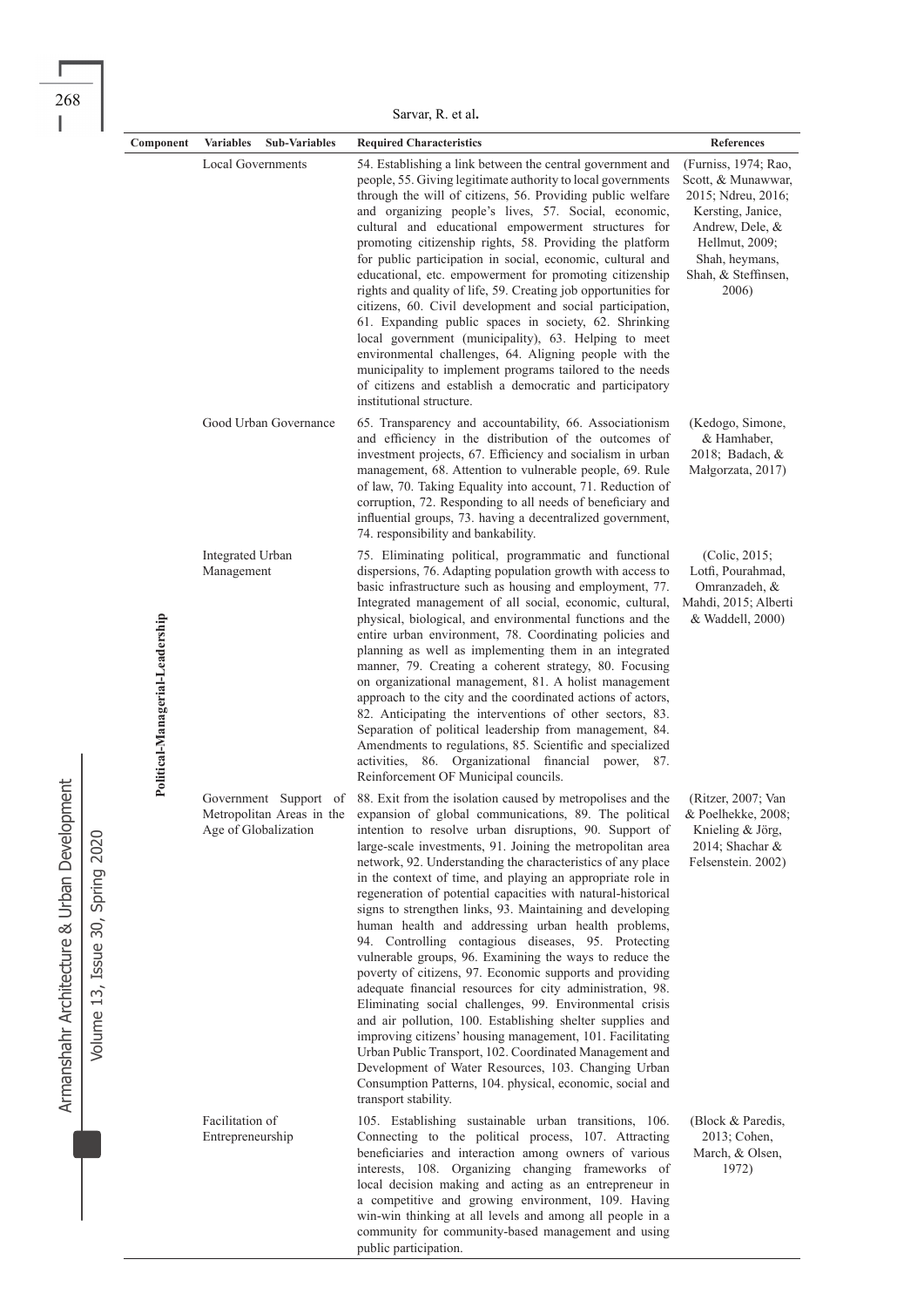| Component                                | <b>Variables</b>                               | <b>Sub-Variables</b>                                       | <b>Required Characteristics</b>                                                                                                                                                                                                                                                                                                                                                                                                                                                                                                                                                                                                                                                                                                                                                                                                                                                                                                                                                                                                                                  | References                                                                                             |                                        |
|------------------------------------------|------------------------------------------------|------------------------------------------------------------|------------------------------------------------------------------------------------------------------------------------------------------------------------------------------------------------------------------------------------------------------------------------------------------------------------------------------------------------------------------------------------------------------------------------------------------------------------------------------------------------------------------------------------------------------------------------------------------------------------------------------------------------------------------------------------------------------------------------------------------------------------------------------------------------------------------------------------------------------------------------------------------------------------------------------------------------------------------------------------------------------------------------------------------------------------------|--------------------------------------------------------------------------------------------------------|----------------------------------------|
| Legal<br>Urban Development<br>Regulation |                                                |                                                            | 1. The existence of rules for the provision of justice, 2. The<br>existence of rules for the supervision and authority, 3. The<br>compliance of the regulations with the city's administrative<br>and regulatory structure, 4. The compliance of the<br>regulations with the natural and geographical situations, 5.<br>The compliance of the regulations with the social, cultural<br>and economic environment of the city, 6. The compliance<br>of the regulations with the citizens' desirable wishes, 7.<br>The existence of rules for the creation of meaning and<br>proportionality in the urban environment, 8. The existence<br>of rules for providing optimal access, 9. The existence of<br>rules for providing the security and welfare of society, 10.<br>The existence of rules for increasing efficiency, 11. The<br>compliance of the regulations with the city's administrative,<br>supervisory structure and authority, 12. Denoting incentive<br>packages to attract public participation in the rehabilitation<br>of inefficient urban areas. | (Salehi & Hajikhani,<br>1997; Collin, 1997;<br>Stephen, 1999)                                          |                                        |
|                                          | Integrated Urban                               | Management Regulations                                     | 13. The existence of clear and transparent regulations<br>to prevent organizations from working in parallel, 14.<br>The existence of rules for spatial and physical urban<br>development to protect public interests.                                                                                                                                                                                                                                                                                                                                                                                                                                                                                                                                                                                                                                                                                                                                                                                                                                            | (McGill, 1998;<br>Lotfi, Pourahmad,<br>Omranzadeh, &<br>Mahdi, 2015)                                   |                                        |
|                                          | Regulations                                    | Zoning and Land Use                                        | 15. The existence of control regulations for the use of<br>urban lands, 16. Zoning regulations for the growth and<br>development of public health.                                                                                                                                                                                                                                                                                                                                                                                                                                                                                                                                                                                                                                                                                                                                                                                                                                                                                                               | (Francin, 2015)                                                                                        |                                        |
| <b>Investment Regulations</b>            |                                                |                                                            | 17. The existence of regulations attracting and protecting<br>the interests of the investor and the security of the<br>invested resources, 18. Supportive regulations for creating<br>appropriate conditions to attract domestic and foreign<br>capital, 19. The existence of regulations protecting the<br>interests of the investor in the securities (finance).                                                                                                                                                                                                                                                                                                                                                                                                                                                                                                                                                                                                                                                                                               | (UNEP, 2016;<br>Bernasconi-<br>Osterwalder, &<br>Johnson, 2010)                                        |                                        |
|                                          | <b>Small Business</b><br>Supporting            |                                                            | 20. The existence of control and guidance rules for various<br>business areas, 21. The existence of supportive policies for<br>the development of entrepreneurship, 22. The existence of<br>rules for determining the allowed scope of business activity.                                                                                                                                                                                                                                                                                                                                                                                                                                                                                                                                                                                                                                                                                                                                                                                                        | (Dixon, Gates,<br>Arpur, Aeabury,<br>& Talley, 2006;<br>Williams, Keith,<br>Belton, & Graham,<br>2017) |                                        |
| Economic                                 | to a                                           | Government<br>Economy<br>and Single-<br>Product<br>Economy | 1. Strong public participation-based economy, 2. Motivating<br>people do economic activities, 3. A country's independency<br>on a single-product economy, 4. Economic privatization, 5.<br>Expanding competitive environment.                                                                                                                                                                                                                                                                                                                                                                                                                                                                                                                                                                                                                                                                                                                                                                                                                                    | (Lam, 2000; Office<br>of Fair Trading;<br>2009; Gylfason;<br>2001)                                     | pment                                  |
|                                          | From the State-based Econom<br>Community-based | Political<br>Economy                                       | 6. Guiding the informal economy towards the formal<br>economy, 7. The mechanism for removing economic rent<br>and the balanced distribution system of power and wealth.                                                                                                                                                                                                                                                                                                                                                                                                                                                                                                                                                                                                                                                                                                                                                                                                                                                                                          | (Foster, 2002;<br>Lewis & Miller,<br>2003)                                                             | Armanshahr Architecture & Urban Develo |
|                                          |                                                | Entering the World Trade<br>Organization (WTO)             | 8. Developing cooperation-based production and trading,<br>9. Transparency of financial transactions at different levels                                                                                                                                                                                                                                                                                                                                                                                                                                                                                                                                                                                                                                                                                                                                                                                                                                                                                                                                         | (The WTO, 1995)                                                                                        |                                        |
|                                          |                                                | Banking<br>System                                          | 10. The degree of independence of the banking system and<br>the efficiency of the financial and monetary system, 11. The<br>attraction of people's funds through the stock market, 12.<br>Determining the profit rate in proportion to the inflation rate<br>and managing the inflation rate.                                                                                                                                                                                                                                                                                                                                                                                                                                                                                                                                                                                                                                                                                                                                                                    | (Worthington<br>& Welch, 2011;<br>Malul, Shoham, &<br>Rosenboim, 2009)                                 |                                        |
|                                          | Financial Management                           | Financial<br>Transparency<br>and Stable<br>Income          | 13. Financial transparency of responsible organizations, 14.<br>Creating stable income for the municipality                                                                                                                                                                                                                                                                                                                                                                                                                                                                                                                                                                                                                                                                                                                                                                                                                                                                                                                                                      | (Mallick, 2007;<br>Mohammadi &<br>Nezhad, 2015)                                                        |                                        |

L,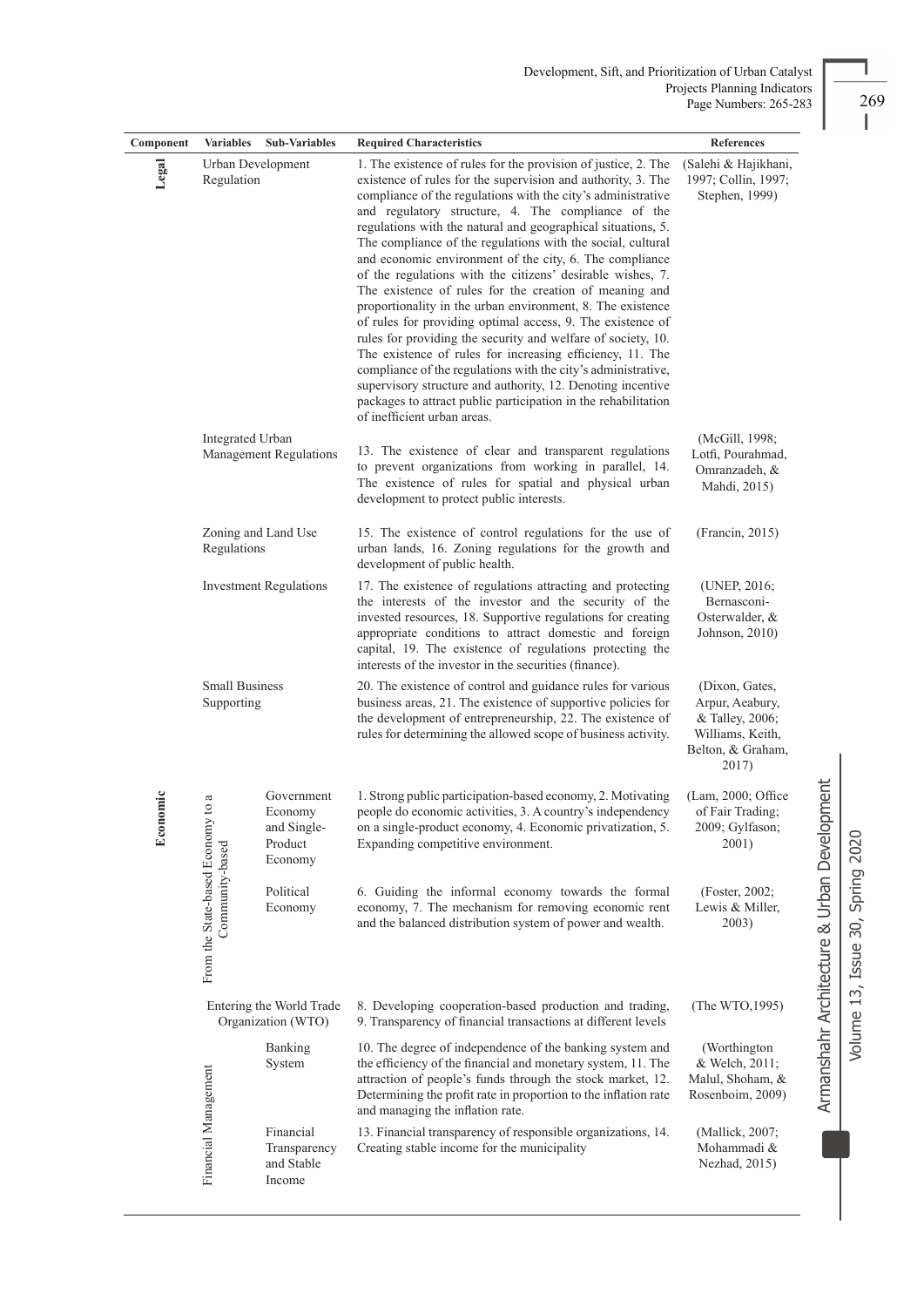$\overline{a}$  $\overline{a}$ 

Sarvar, R. et al**.**

| Component | <b>Variables</b>                                    | <b>Sub-Variables</b>                                  | <b>Required Characteristics</b>                                                                                                                                                                                                                                                                                                                                                                                                                                                                                                                                                                                                                                                                                                                                                                                          | References                                                                                                                                           |
|-----------|-----------------------------------------------------|-------------------------------------------------------|--------------------------------------------------------------------------------------------------------------------------------------------------------------------------------------------------------------------------------------------------------------------------------------------------------------------------------------------------------------------------------------------------------------------------------------------------------------------------------------------------------------------------------------------------------------------------------------------------------------------------------------------------------------------------------------------------------------------------------------------------------------------------------------------------------------------------|------------------------------------------------------------------------------------------------------------------------------------------------------|
| Economic  | Microeconomics                                      | Support<br>of Local<br><b>Businesses</b>              | 15. Supporting the diversification of local businesses, 16.<br>The existence of a suitable business plan, 17. Motivating<br>people do economic activity, 18. Consistency of the<br>community's consumption patterns with its production<br>patterns, 19. Development of production and trade, 20.<br>Creating jobs, 21. Optimal utilization of resources.                                                                                                                                                                                                                                                                                                                                                                                                                                                                | (Dilts, 2004; Carter,<br>Mason, & Tagg,<br>2008; Finmark,<br>2006; Edward &<br>Economy, 20105)                                                       |
|           |                                                     | Support<br>of Small<br>Household<br><b>Businesses</b> | 22. Financing for household business investment, 23.<br>Increasing people's purchasing and saving power, 24.<br>Promoting labor and capital productivity, 25. Strengthening<br>the collective work culture, 26. Controlling costs, 27.<br>Supporting the profitability of small household businesses.                                                                                                                                                                                                                                                                                                                                                                                                                                                                                                                    |                                                                                                                                                      |
| Social    |                                                     | Social<br>Security                                    | 1. The health insurance coverage rate of residents through<br>various insurance.                                                                                                                                                                                                                                                                                                                                                                                                                                                                                                                                                                                                                                                                                                                                         | (Spicker, 2013;<br>Root, 2010; Polacek,                                                                                                              |
|           | Social Welfare                                      | Social Service                                        | 2. The amount of access to public services, 3. The<br>appropriate pricing of welfare services, 4. The amount<br>of support in specific social and economic conditions, 5.<br>Access to health services, 6. The effectiveness of urban<br>catalyst projects in relation to civil liability, 7. Physical<br>access to the workplace, 8. Offering better public services<br>and welfare.                                                                                                                                                                                                                                                                                                                                                                                                                                    | McDaid, Fernandez,<br>Matosevic, Penn,<br>Korintus, Verheyde,<br>Wynne, Cullen,<br>Dolphin, Bauer,<br>Czischke, Hegedus,<br>Teller, & Pittini,       |
|           |                                                     | Public Health                                         | 9. Quality and accessibility of public health.                                                                                                                                                                                                                                                                                                                                                                                                                                                                                                                                                                                                                                                                                                                                                                           | 2011; Hegedüs,<br>Horváth, Elsinga,                                                                                                                  |
|           |                                                     | Public<br>Education                                   | 10. Effective education system, 11. Literacy rate, 12. Status<br>of public education facilities.                                                                                                                                                                                                                                                                                                                                                                                                                                                                                                                                                                                                                                                                                                                         | Haffner, Norris,<br>Carnegie, & Droste,<br>2015)                                                                                                     |
|           |                                                     | Employment                                            | 13. Existing employment and creation of new jobs by urban<br>catalyst projects.                                                                                                                                                                                                                                                                                                                                                                                                                                                                                                                                                                                                                                                                                                                                          |                                                                                                                                                      |
|           |                                                     | Housing                                               | 14. Access to housing, 15. Housing security, 16. Stability<br>and structural durability of housing, 17. Proper housing<br>infrastructure, 18. Water supply, 19. Waste and garbage<br>disposal.                                                                                                                                                                                                                                                                                                                                                                                                                                                                                                                                                                                                                           |                                                                                                                                                      |
|           | Social Health                                       | Social Capital<br>and Social<br>Trust                 | 20. Increasing social responsibility, 21. Number of voluntary<br>organizations participating in planning and implementing<br>urban catalyst projects, 22. Environmental awareness and<br>Private sector accountability for the public, 23. Ensuring<br>more effective resource equipment, 24. Social Coherence<br>among the organizations involved in the planning and<br>implementation of urban catalyst projects, 25. Social<br>trust among people and beneficiary/influential authorities,<br>26. Management efficiency, increasing supporting power<br>through relying on strengths of various partners, 27.<br>Addressing urban problems in a more comprehensive way,<br>28. Ensuring the fair provision of services to the various<br>partners, 29. Achieving coordination in different projects<br>and programs. | (Li, Pickles, &<br>Savage, 2005;<br>Franklin, 2004;<br>Paitoonpong,<br>Shigeyuki, & Nipon,<br>2008; Spring<br>Institute for Lived<br>Theology; 2005) |
|           |                                                     | Social Safety                                         | 30. The level of protection of cultural values, 31. Social<br>solidarity and cohesion between the individual and society,<br>32. People's trust in each other.                                                                                                                                                                                                                                                                                                                                                                                                                                                                                                                                                                                                                                                           |                                                                                                                                                      |
|           |                                                     | Social hope                                           | 33. The level of vitality and liveliness, 34. The level of city<br>prosperity indicators.                                                                                                                                                                                                                                                                                                                                                                                                                                                                                                                                                                                                                                                                                                                                |                                                                                                                                                      |
|           | The Amount of Citizens <sup>1</sup><br>Satisfaction |                                                       | 35. The quality of urban spaces, 36. Suitable views and<br>landscapes, 37. The proper air temperature, 38. Sound<br>quality, 39. Cleanliness, 40. Relaxation, 41. The amount<br>of green space, 42. Access to business spaces, 43. Social<br>relations, 44. Security in urban spaces, 45. Ease of access<br>and movement, 46. Diversity of space relative to the<br>needs of different urban groups, 47. Construction of local<br>communities or neighborhoods with the help of neighbors,<br>48. Creating a healthy community.                                                                                                                                                                                                                                                                                          | (Salim, Peng,<br>Almaktary, &<br>Karmoshi, 2017;<br>Martínez, Short,<br>& Ortíz, 2015;<br>Alizadeh & Kianfa,<br>2013)                                |
|           |                                                     |                                                       |                                                                                                                                                                                                                                                                                                                                                                                                                                                                                                                                                                                                                                                                                                                                                                                                                          | (Sherry R, $1969$ )                                                                                                                                  |
|           | Public<br>Participation                             |                                                       | 49. The financial contribution of the residents to the project,<br>50. The co-operation of the project's residents.                                                                                                                                                                                                                                                                                                                                                                                                                                                                                                                                                                                                                                                                                                      |                                                                                                                                                      |

Armanshahr Architecture & Urban Development Armanshahr Architecture & Urban Development

Volume 13, Issue 30, Spring 2020

 $\overline{a}$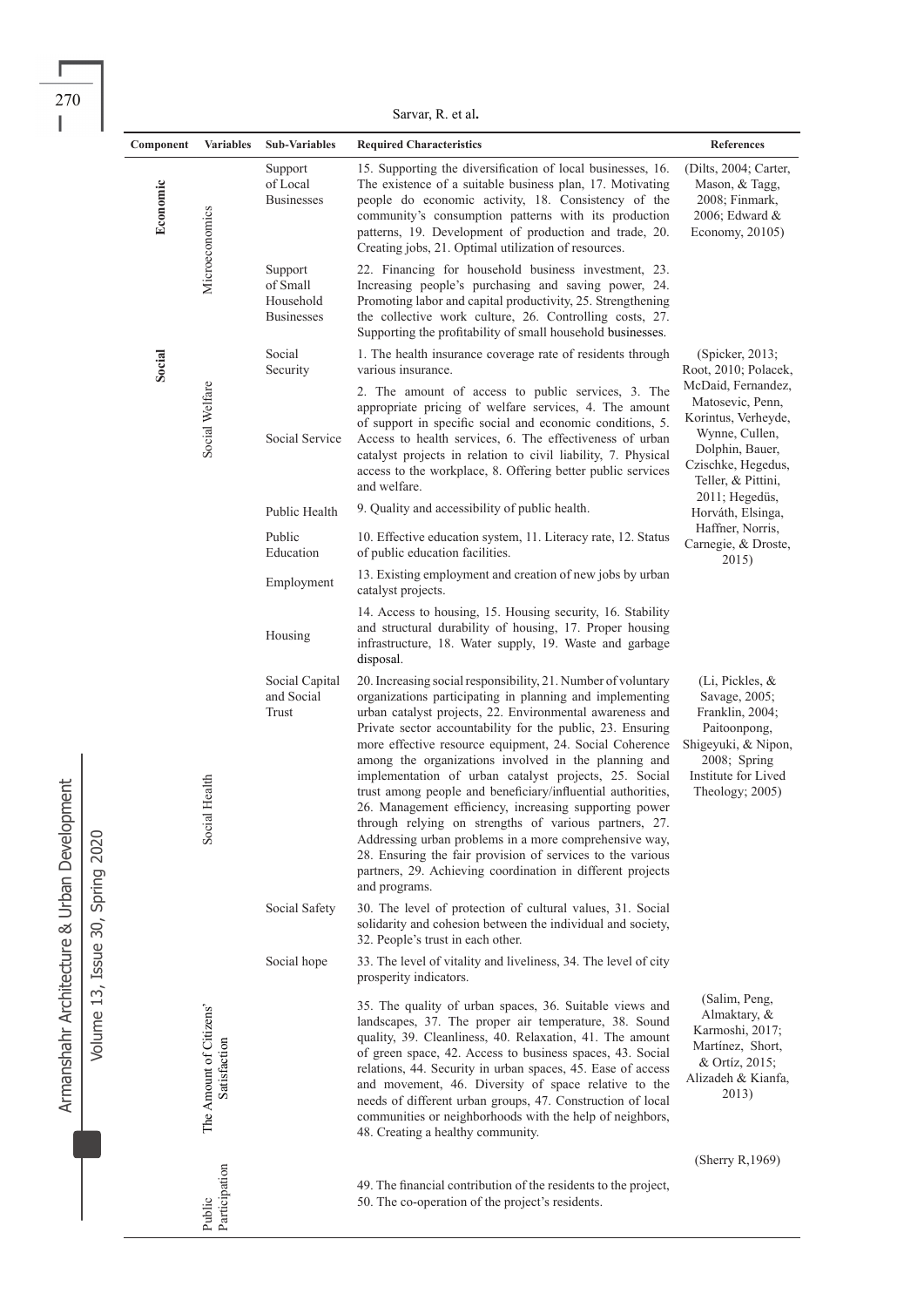| Component     | <b>Variables</b>                               | <b>Sub-Variables</b>               | <b>Required Characteristics</b>                                                                                                                                                                                                                                                                                                                                                                                                                                                                                                                                                                                                                                                                             | References                                                                                                                                                  |
|---------------|------------------------------------------------|------------------------------------|-------------------------------------------------------------------------------------------------------------------------------------------------------------------------------------------------------------------------------------------------------------------------------------------------------------------------------------------------------------------------------------------------------------------------------------------------------------------------------------------------------------------------------------------------------------------------------------------------------------------------------------------------------------------------------------------------------------|-------------------------------------------------------------------------------------------------------------------------------------------------------------|
| Social        | Identity and Sense<br>of Belonging to<br>Place |                                    | 51. Meeting the needs of residents, 52. An individual's<br>emotional connection with area/ sense of place, 53.<br>Promoting identity through increasing the sense of<br>belonging and sense of place in citizens, 54. Identifying<br>the place and walkways, 55. The feeling of being part of a<br>community, 56. Inhabitants' clear mental image of the city,<br>57. An individual's emotional connection with the city.                                                                                                                                                                                                                                                                                   | (Corcoran, 2005;<br>Qazimi, 2014)                                                                                                                           |
| Environmental | Sustainable City                               | Human-<br>Centered<br>Urban Design | 1. Management of rainwater and runoff, 2. Waste<br>management, 3. Maximizing public welfare, 4. Creating<br>inter-generational and intra-generational justice, 5.<br>Increasing environmental responsibility, 6. Economic<br>development and social progress, 7. Respect for the<br>environment, 8. Public-centered programs, 9. Rational use<br>of resources, 10. Lower inputs of energy and materials, 11.<br>Lower outputs of waste and pollution, 12. Viability, 13.<br>Efficient local administration, 14. Competitiveness, 15.<br>Credibility system for promoting sustainable living and<br>urban development, 16. Using renewable energy sources,<br>17. Green design, 18. Biodiversity of species. | (UNDP, 1994;<br>Soubbotina &<br>Sheram, 2000; kim<br>& Kaplan, 2004;<br>Lundqvist, 2007;<br>Zhang $&$ Dong,<br>2008; Shu-Yang,<br>Bill, & Raymond,<br>2004) |
|               |                                                | Ecological<br>Design               | 19. Attention to environmental health, 20. Mixed land use,<br>21. Variety of buildings, 22. Use of arid and abandoned land<br>for urban agriculture and green spaces, 23. Reducing urban<br>thermal islands, 24. Energy efficiency.                                                                                                                                                                                                                                                                                                                                                                                                                                                                         |                                                                                                                                                             |
|               |                                                | Pedestrianism                      | 25. Attention to public transportation, 26. Reducing car<br>dependency, 27. Security, 28. Social interactions, 29.<br>Increasing sense of belonging in the neighborhood, 30.<br>Waste management, 31. Attention to health, 32. Attendance<br>and pause in Urban Spaces.                                                                                                                                                                                                                                                                                                                                                                                                                                     |                                                                                                                                                             |

(Sarvar & Nematikutenaee, 2019)

The present study aims to extract, sift, and prioritize the indispensable indicators for urban catalyst projects planning with the help of Fuzzy Delphi model and to examine them on the case study.

## **3. METHODOLOGY**

The Delphi method was first presented by Dalkey and Helmer in 1963. This technique is a survey method based on expert opinions and has three main characteristics: anonymous response, controlled replication and feedback, and ultimately, a statistical group response. This technique is used to make decisions and is more widely applied for gathering information from experts, and relates to a specific and one-dimensional issue of the future that leads to long-term strategic decisions (Rafik, Aliev, Aliyeva, & Alieva, 2004). This method is very similar to Brainstorming, with the difference that experts never gather in a group at a meeting and around a desk, that is, they don't directly communicate with each other. In the Brainstorming technique, people cannot discuss some of their ideas, because of shame, embarrassment, and respect.

In many real situations, experts' judgment cannot be expressed and interpreted quantitatively; in other words, there are inadequate definitive data and numbers for modeling real world systems due to ambiguity and uncertainty in decision-makers' judgment . In order to overcome this problem, the "fuzzy set theory" presented by Lotfizade in 1965 is applied as an appropriate tool to deal with ambiguity and uncertainty in the decision-making process (Bouzon, Govindan, Rodriguez, & Campos, 2016). Therefore, in this study, the Fuzzy Delphi method was used to confirm and sift the identified indicators. This is a combination of the Delphi method and the fuzzy set theory presented by Ishikawa et al. (1993). The data and factors are collected qualitatively in the Delphi technique; thus, their reliability and validity cannot be calculated using conventional quantitative methods. So, qualitative methods are used in this study (Habibi, Sarafrazi, & Izadyar, 2015) (Fig. 1).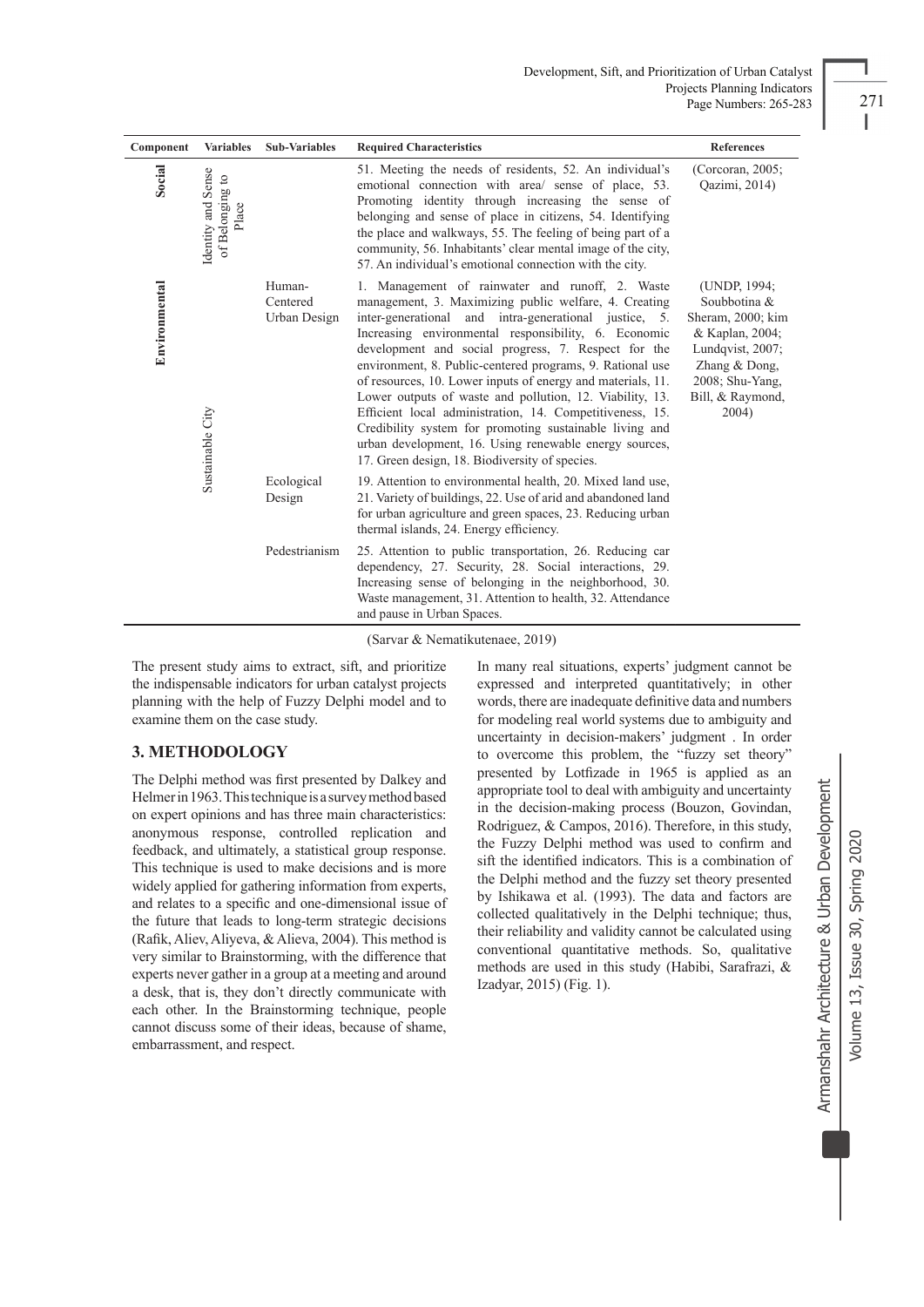

Sarvar, R. et al**.**



 **Fig. 1. General Fuzzy Delphi Algorithm** (Hsueh, 2013)

The steps of the Fuzzy Delphi method include:

1. Identification of research indicators using comprehensive review of research theoretical foundations.

2. Collecting decision makers' opinions: In this step, after identifying the criteria, the decision makers group, consisting of those who are expert in the research topic, is formed. Then, the adjusted questionnaires are sent them. In these questionnaires, experts are asked to mark linguistic terms written in front of each criterion. Then these linguistic terms are converted to triangular fuzzy numbers.

3. Confirmation and Sifting of indicators: This is done by comparing the acquired value of each indicator with the threshold value. The threshold value is computed in several ways, which is basically 0.7. To do this, first, the triangular fuzzy values of the experts 'opinions are computed. Then, their fuzzy average is calculated to obtain the average of n respondents' opinions. The fuzzy value of each indicator is calculated using the following equations (Table 3).

4. Consensus and End of Fuzzy Delphi Method: Consensus means that respondents have reached a unique decision about the factors and this is the step after which no specific event takes place.

|                                                   |              | <b>Fuzzy Triangular Numbers</b> |             |  |  |
|---------------------------------------------------|--------------|---------------------------------|-------------|--|--|
| <b>Linguistic Terms</b>                           | $\mathbf{a}$ | b                               | $\mathbf c$ |  |  |
| Very low                                          | $\theta$     | $\theta$                        | 0.25        |  |  |
| Low                                               | $\theta$     | 0.25                            | 0.5         |  |  |
| Medium                                            | 0.25         | 0.5                             | 0.75        |  |  |
| High                                              | 0.5          | 0.75                            |             |  |  |
| Very high                                         | 0.75         |                                 |             |  |  |
| <b>Fuzzy Number Calculation</b>                   | Min (xij)    | Multiply $(xii)^{\hat{ }}1/n$   | Max (xij)   |  |  |
| Defuzzified Value (the<br>Accepted Range $>0.7$ ) |              | Crisp= $(a+b+c)/3$              |             |  |  |

| Table 3. Linguistic Terms and Fuzzy Triangular Numbers and Fuzzy Delphi Calculation Method |  |  |
|--------------------------------------------------------------------------------------------|--|--|
|--------------------------------------------------------------------------------------------|--|--|

(Habibi, Sarafrazi, & Izadyar, 2015)

# **4. CASE STUDY**

In this research, components, variables, sub-variables and indispensable indicators of urban catalyst projects planning are extracted, sifted and prioritized with the help of the fuzzy Delphi method. Then, the mentioned cases are examined and evaluated at two macro and meso levels in Iran focusing on Tehran Metropolis.

To prevent the replication and creation of additional tables, information about Tehran, which were collected through library study and field study (interview with related parties and field observations), are listed in a table same as Table 2 by the following attributes: 1. enjoyment at desirable level (Bold font), 2. enjoyment at poor level (Simple font), and 3. Lack (Italic font).

Volume 13, Issue 30, Spring 2020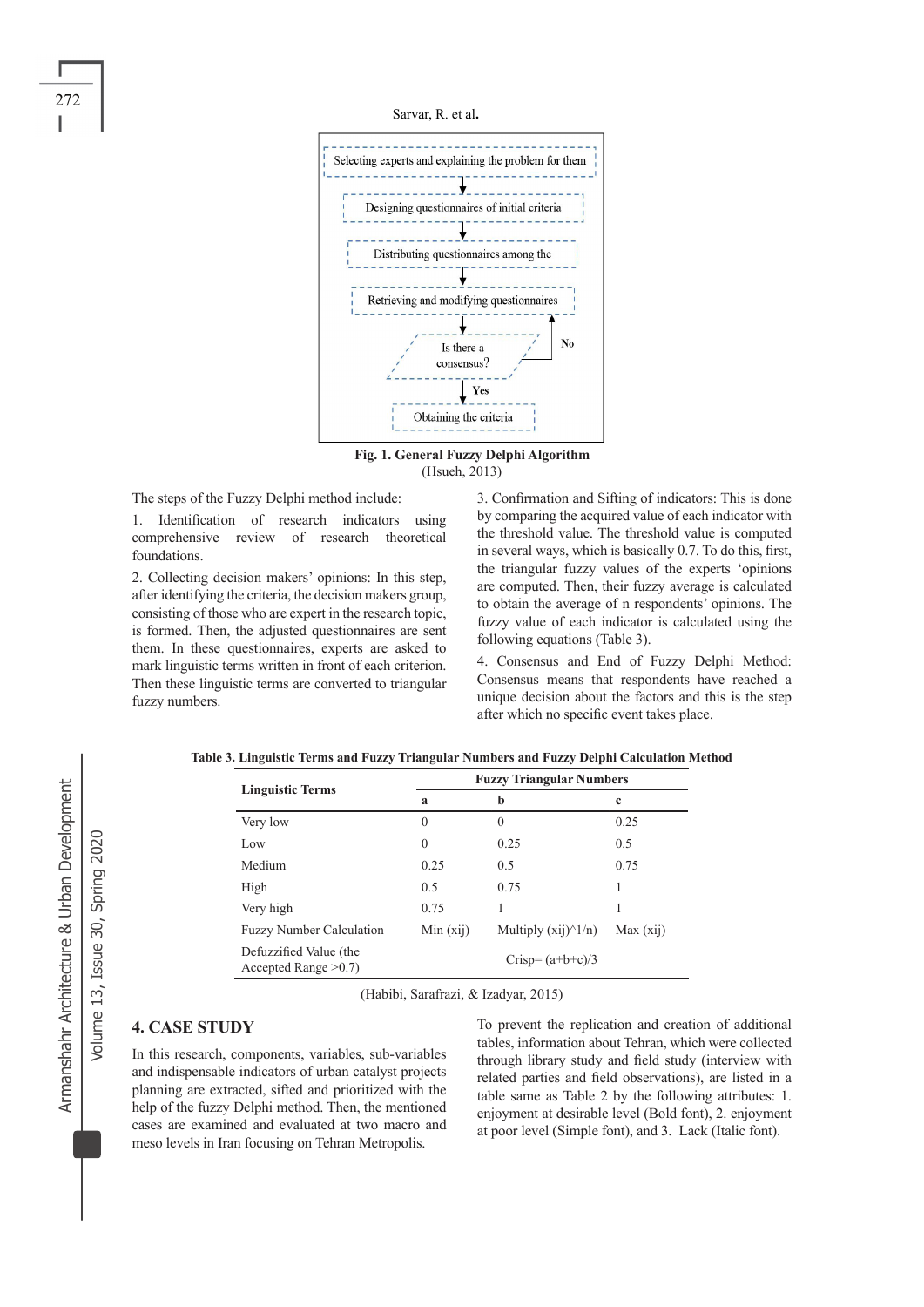## **5. RESULTS AND DISCUSSION**

According to the explanations given about the required characteristics of urban catalyst projects planning and Fuzzy Delphi method, a questionnaire, consisting of indicators mentioned in Table 2 (characteristics with the underlined number), was designed and sent the

experts to be filled out.

Purposeful sampling was used to select the Delphi team. The inclusion criteria for selecting experts are including theoretical mastery, scientific experience, willingness and ability to participate in research and being available. By the law of repetition, the number of experts was 20 (Table 4).

| Table 4. Personal Information of the Experts Participating in the Study |  |
|-------------------------------------------------------------------------|--|
|                                                                         |  |

| <b>Numbers</b> | Age       | <b>University Degree</b> | <b>Job Position</b>                                             |
|----------------|-----------|--------------------------|-----------------------------------------------------------------|
| $\overline{2}$ | 27-42     | Master                   | Municipal Expert                                                |
| 3              | $32 - 60$ | Master, Ph.D.            | Mayor or Deputy Mayor                                           |
| 9              | 29-57     | Ph.D.                    | University professors                                           |
| $\mathcal{L}$  | $46 - 60$ | Master                   | Managers of government agencies<br>related to the city          |
| $\overline{4}$ | 38-69     | Master, Ph.D.            | Private sector managers of urban and<br>architectural companies |

To prevent repetition, the underlined numbers in Table 2, in the form of a questionnaire, are sent to the fuzzy Delphi expert team to sift and prioritize them. The reasons for choosing these characteristics, in addition to their significance, were not being repetitive as well as their ability to become an indicator.

Experts were asked to mark the linguistic terms written in front of each components, variables, sub-variables and indicators. Consensus was based on output value of 0.7, which means the remaining items received just the linguistic terms of good and very good. All Fuzzy Delphi calculations were performed in Excel software. The results are presented in Table 4. Moreover, the status quo of Tehran derived from Table 2 is presented in tables 5 and 6 (the number of questionnaires was 20) (Tables 5 & 6).

|  |  |  | Table 5. Triangular Fuzzy Numbers of Experts' Votes on Components |
|--|--|--|-------------------------------------------------------------------|
|  |  |  |                                                                   |

| <b>Fuzzy</b><br>Triangular  | <b>Political-</b><br>Managerial-<br>Leadership |              | Legal |              | Economic     |      | <b>Social</b> |              |      | <b>Environmental</b> |              |      |              |              |      |
|-----------------------------|------------------------------------------------|--------------|-------|--------------|--------------|------|---------------|--------------|------|----------------------|--------------|------|--------------|--------------|------|
| <b>Numbers</b>              | $\mathbf{c}$                                   | $\mathbf b$  | a     | $\mathbf c$  | $\mathbf b$  | a    | $\mathbf c$   | $\mathbf b$  | a    | $\mathbf c$          | $\mathbf b$  | a    | $\mathbf c$  | $\mathbf b$  | a    |
| Expert1                     | $\mathbf{1}$                                   | $\mathbf{1}$ | 0.75  | $\mathbf{1}$ | 0.75         | 0.5  | $\mathbf{1}$  | $\mathbf{1}$ | 0.75 | $\mathbf{1}$         | 1            | 0.75 | $\mathbf{1}$ | $\mathbf{1}$ | 0.75 |
| Expert2                     | 1                                              | 0.75         | 0.5   | $\mathbf{1}$ | $\mathbf{1}$ | 0.75 | $\mathbf{1}$  | 0.75         | 0.5  | 1                    | 1            | 0.75 | 1            | 1            | 0.75 |
| Expert3                     | 1                                              | 1            | 0.75  | 1            | $\mathbf{1}$ | 0.75 | 1             | 1            | 0.75 | 1                    | 1            | 0.75 | 0.75         | 0.5          | 0.25 |
| Expert4                     | 1                                              | 1            | 0.75  | 1            | 1            | 0.75 | 1             | 1            | 0.75 | 1                    | 0.75         | 0.5  | 1            | 1            | 0.75 |
| Expert5                     | 1                                              | 1            | 0.75  | 1            | $\mathbf{1}$ | 0.75 | $\mathbf{1}$  | 1            | 0.75 | 1                    | $\mathbf{1}$ | 0.75 | 1            | 0.75         | 0.5  |
| Expert6                     | 1                                              | 1            | 0.75  | 1            | 0.75         | 0.5  | $\mathbf{1}$  | 1            | 0.75 | 1                    | 1            | 0.75 | 1            | 0.75         | 0.5  |
| Expert7                     | 1                                              | 1            | 0.75  | 1            | $\mathbf{1}$ | 0.75 | $\mathbf{1}$  | 1            | 0.75 | 0.75                 | 0.5          | 0.25 | 1            | 1            | 0.75 |
| Expert8                     | 1                                              | 1            | 0.75  | 1            | 1            | 0.75 | 1             | 1            | 0.75 | 1                    | 1            | 0.75 | 1            | 1            | 0.75 |
| Expert9                     | 1                                              | 1            | 0.75  | 0.75         | 0.5          | 0.25 | 1             | 0.75         | 0.5  | 1                    | 1            | 0.75 | 1            | 1            | 0.75 |
| Expert10                    | 1                                              | 1            | 0.75  | 1            | $\mathbf{1}$ | 0.75 | 1             | 1            | 0.75 | 1                    | 0.75         | 0.5  | 1            | 1            | 0.75 |
| Expert11                    | 1                                              | 1            | 0.75  | 1            | 1            | 0.75 | $\mathbf{1}$  | 1            | 0.75 | $\mathbf{1}$         | $\mathbf{1}$ | 0.75 | 1            | 0.75         | 0.5  |
| Expert12                    | 1                                              | 1            | 0.75  | 1            | 0.75         | 0.5  | $\mathbf{1}$  | 1            | 0.75 | 1                    | 1            | 0.75 | 1            | 1            | 0.75 |
| Expert13                    | 1                                              | 1            | 0.75  | 1            | $\mathbf{1}$ | 0.75 | $\mathbf{1}$  | 1            | 0.75 | 0.75                 | 0.5          | 0.25 | 1            | 1            | 0.75 |
| Expert14                    | 1                                              | 0.75         | 0.5   | 1            | 1            | 0.75 | 1             | 1            | 0.75 | 1                    | 1            | 0.75 | 1            | 1            | 0.75 |
| Expert15                    | 1                                              | $\mathbf{1}$ | 0.75  | 1            | $\mathbf{1}$ | 0.75 | 1             | $\mathbf{1}$ | 0.75 | 1                    | 1            | 0.75 | 1            | 0.75         | 0.5  |
| Expert16                    | 1                                              | 1            | 0.75  | 1            | 1            | 0.75 | 1             | 0.75         | 0.5  | 1                    | 1            | 0.75 | 1            | 1            | 0.75 |
| Expert17                    | 1                                              | 1            | 0.75  | 1            | 1            | 0.75 | $\mathbf{1}$  | 1            | 0.75 | 1                    | 1            | 0.75 | 1            | 1            | 0.75 |
| Expert18                    | 1                                              | 1            | 0.75  | 1            | 1            | 0.75 | 1             | 1            | 0.75 | 1                    | 0.75         | 0.5  | 1            | 1            | 0.75 |
| Expert19                    | 1                                              | 1            | 0.75  | 1            | $\mathbf{1}$ | 0.75 | $\mathbf{1}$  | 1            | 0.75 | 1                    | $\mathbf{1}$ | 0.75 | 1            | 1            | 0.75 |
| Expert20                    | 1                                              | 1            | 0.75  | 1            | 1            | 0.75 | 1             | 1            | 0.75 | 1                    | 1            | 0.75 | 0.75         | 0.5          | 0.25 |
| Fuzzy Delphi<br>Calculation | $\mathbf{1}$                                   | 0.97         | 0.5   | 1            | 0.93         | 0.25 | $\mathbf{1}$  | 0.96         | 0.5  | 1                    | 0.89         | 0.25 | 1            | 0.88         | 0.25 |
| Defuzzified<br>Value        |                                                | 0.824        |       |              | 0.725        |      |               | 0.819        |      |                      | 0.715        |      |              | 0.710        |      |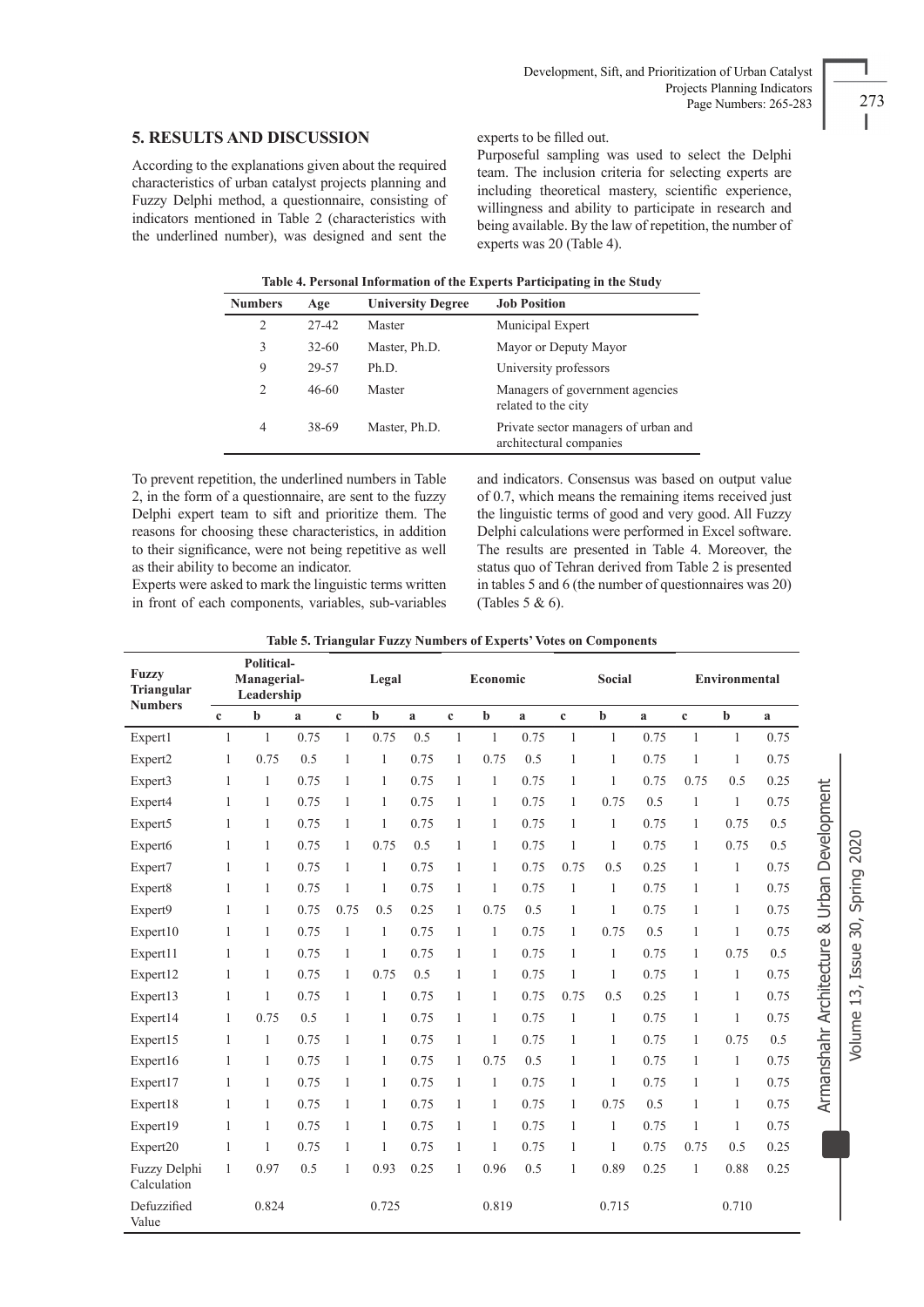According to the calculations, the output values (sum of a, b, c divided by 3) were calculated and extracted as following table (Table 6).

| <b>Table 6. Component Ranking</b> |                     |               |  |  |  |
|-----------------------------------|---------------------|---------------|--|--|--|
| Component                         | <b>Output Value</b> | Rank          |  |  |  |
| Political, Managerial, Leadership | 0.824               |               |  |  |  |
| Economic                          | 0.819               | $\mathcal{L}$ |  |  |  |
| Legal                             | 0.725               | 3             |  |  |  |
| Social                            | 0.715               | 4             |  |  |  |
| Environmental                     | 0.710               | 5             |  |  |  |

The above steps were also calculated for the variables, sub-variables and indicators. The results are shown in Table 7.

|  | Table 7. Components, Variables, Sub-Variables and Indicators of Urban Catalyst Projects Planning by Priority |  |  |
|--|--------------------------------------------------------------------------------------------------------------|--|--|
|  |                                                                                                              |  |  |

| Component                       | <b>Variables</b>                                                                                              | <b>Sub-Variables</b>                                                    | <b>Indicators</b>                                                                                                                                                                                                                                                                                                                                                                                                                                                                                                |
|---------------------------------|---------------------------------------------------------------------------------------------------------------|-------------------------------------------------------------------------|------------------------------------------------------------------------------------------------------------------------------------------------------------------------------------------------------------------------------------------------------------------------------------------------------------------------------------------------------------------------------------------------------------------------------------------------------------------------------------------------------------------|
|                                 | <b>Efficient Government</b>                                                                                   |                                                                         | 1. The degree of decentralization of affairs and the decision-making<br>system, 2. Attention to collective interests and wisdom, 3. Active and<br>participatory institutions.                                                                                                                                                                                                                                                                                                                                    |
|                                 | Good Urban Governance                                                                                         |                                                                         | 1. Transparency and accountability, 2. Responsibility and bankability,<br>3. Associationism and efficiency in the distribution of the outcomes of<br>investment projects, 4. Attention to vulnerable people.                                                                                                                                                                                                                                                                                                     |
| Political-Managerial-Leadership | Decentralization                                                                                              |                                                                         | 1. The diversity of political actors and economics in urban space,<br>2. Powerful affairs monitoring and managing rather than tenure of<br>affairs.                                                                                                                                                                                                                                                                                                                                                              |
|                                 | Urban Diplomacy                                                                                               |                                                                         | 1. Attracting foreign investors, 2. Innovation marketing and sharing,<br>3. Holding joint exhibitions.                                                                                                                                                                                                                                                                                                                                                                                                           |
|                                 |                                                                                                               | Government Support of Metropolitan<br>Areas in the Age of Globalization | 1. The political intention to resolve urban disruptions, 2. Support<br>for large-scale investments, 3. Facilitating Urban Public Transport,<br>4. Examining the ways to reduce the poverty of citizens, 5.<br>Understanding the characteristics of any place in the context of time,<br>and playing an appropriate role in regeneration of potential capacities<br>with natural-historical signs to strengthen links, 6. Economic supports<br>and providing adequate financial resources for city administration |
|                                 | <b>Local Governments</b>                                                                                      |                                                                         | 1. Aligning people with the municipality to implement programs<br>tailored to the needs of citizens and establish a democratic and<br>participatory institutional structure, 2. Social, economic, cultural and<br>educational empowerment structures for promoting citizenship rights.                                                                                                                                                                                                                           |
|                                 |                                                                                                               | <b>Integrated Urban Management</b>                                      | 1. Eliminating political, programmatic and functional dispersions, 2.<br>Coordinating policies and planning as well as implementing them in<br>an integrated manner, 3. A holist management approach to the city and<br>the coordinated actions of actors                                                                                                                                                                                                                                                        |
| Economic                        | Entering the World Trade<br>Organization (WTO)                                                                |                                                                         | 1. Developing cooperation-based production and trading, 2.<br>Transparency of financial transactions at different levels.                                                                                                                                                                                                                                                                                                                                                                                        |
|                                 | Management<br>Financial<br>to a Community-<br><b>Based Economy</b><br><b>Based Economy</b><br>From the State- | <b>Banking System</b>                                                   | 1. The attraction of people's funds through the stock market, 2. The<br>degree of independence of the banking system and the efficiency of<br>the financial and monetary system;                                                                                                                                                                                                                                                                                                                                 |
|                                 |                                                                                                               | <b>Financial Transparency</b><br>and Stable Income                      | 1. Creating stable income for the municipality, 2. Financial<br>transparency of responsible organizations;                                                                                                                                                                                                                                                                                                                                                                                                       |
|                                 |                                                                                                               | Government Economy<br>and Single Product<br>Economy                     | 1. Economic privatization, 2. Expanding competitive environment.                                                                                                                                                                                                                                                                                                                                                                                                                                                 |
|                                 |                                                                                                               | Political Economy                                                       | 1. The mechanism for removing economic rent and the balanced<br>distribution system of power and wealth, 2. Guiding the informal<br>economy towards the formal economy.                                                                                                                                                                                                                                                                                                                                          |
|                                 |                                                                                                               | Support of Local<br><b>Businesses</b>                                   | 1. Motivating people do economic activities, 2. Supporting the<br>diversification of local businesses.                                                                                                                                                                                                                                                                                                                                                                                                           |
|                                 | Microeconomics                                                                                                | Support of Small<br><b>Household Businesses</b>                         | 1. Promoting labor and capital productivity, 2. Strengthening the<br>collective work culture, 3. Supporting the profitability of small<br>household businesses                                                                                                                                                                                                                                                                                                                                                   |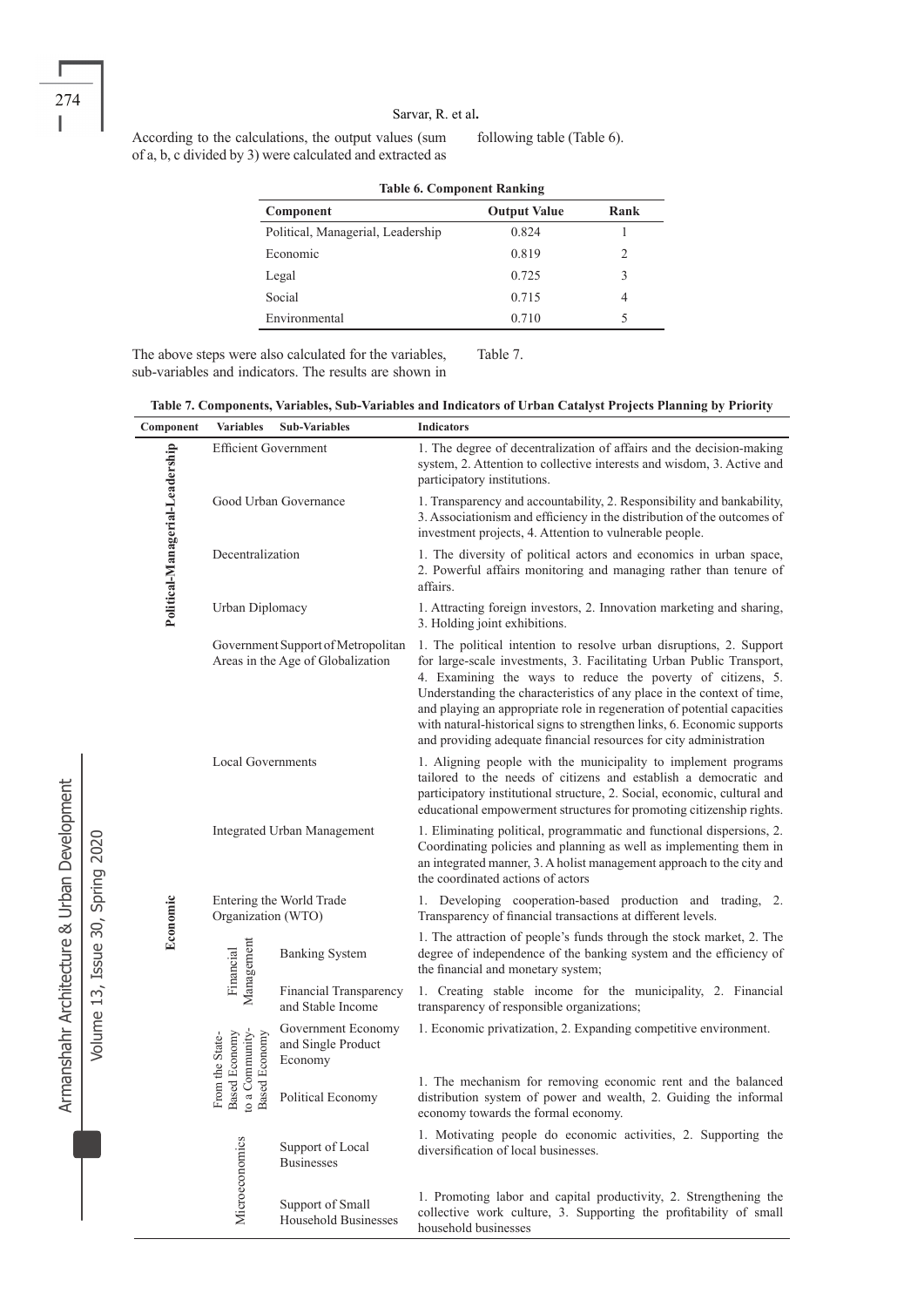| Component     | <b>Variables</b>                   | <b>Sub-Variables</b>                                                                                                                                                                                                                                                                                            | <b>Indicators</b>                                                                                                                                                                                                                                                                                                                                                                                                                                                                                                                                                                  |
|---------------|------------------------------------|-----------------------------------------------------------------------------------------------------------------------------------------------------------------------------------------------------------------------------------------------------------------------------------------------------------------|------------------------------------------------------------------------------------------------------------------------------------------------------------------------------------------------------------------------------------------------------------------------------------------------------------------------------------------------------------------------------------------------------------------------------------------------------------------------------------------------------------------------------------------------------------------------------------|
| Legal         |                                    | <b>Investment Regulations</b>                                                                                                                                                                                                                                                                                   | 1. The existence of regulations attracting and protecting the interests<br>of the investor and the security of the invested resources.                                                                                                                                                                                                                                                                                                                                                                                                                                             |
|               |                                    | <b>Small Business Supporting Rules</b>                                                                                                                                                                                                                                                                          | 1. The existence of supportive policies for the development of<br>entrepreneurship, 2. The existence of control and guidance rules for<br>various business areas.                                                                                                                                                                                                                                                                                                                                                                                                                  |
|               | Integrated<br>Regulations          | Urban<br>Management                                                                                                                                                                                                                                                                                             | 1. The existence of clear and transparent regulations to prevent<br>organizations from working in parallel.                                                                                                                                                                                                                                                                                                                                                                                                                                                                        |
|               | Urban Development Regulations      |                                                                                                                                                                                                                                                                                                                 | 1. The existence of rules for the supervision and authority, 2. The<br>existence of rules for the provision of justice, 3. The compliance of<br>the regulations with the citizens' desirable wishes, 4. The compliance<br>of the regulations with the social, cultural and economic environment<br>of the city, 5. The compliance of the regulations with the city's<br>administrative and regulatory structure, 6. The existence of rules for<br>the creation of meaning and proportionality in the urban environment,<br>7. The existence of rules for providing optimal access. |
|               |                                    | Zoning and Land Use Regulations                                                                                                                                                                                                                                                                                 | 1. The existence of control legislations for the use of urban lands.                                                                                                                                                                                                                                                                                                                                                                                                                                                                                                               |
| Social Health | Social Capital and<br>Social Trust | 1. Social Coherence among the organizations involved in the<br>planning and implementation of urban catalyst projects, 2. Number of<br>voluntary organizations participating in planning and implementing<br>urban catalyst projects, 3. Social trust among people and beneficiary/<br>influential authorities. |                                                                                                                                                                                                                                                                                                                                                                                                                                                                                                                                                                                    |
|               |                                    | Social Safety                                                                                                                                                                                                                                                                                                   | 1. The level of protection of cultural values, 2. People's trust in each<br>other,                                                                                                                                                                                                                                                                                                                                                                                                                                                                                                 |
|               |                                    | Social Hope                                                                                                                                                                                                                                                                                                     | 1. The level of city prosperity indicators, 2. The level of vitality and<br>liveliness.                                                                                                                                                                                                                                                                                                                                                                                                                                                                                            |
| Social        |                                    | The Amount of<br>Citizens' Satisfaction                                                                                                                                                                                                                                                                         | 1. Security in urban spaces, 2. Ease of access and movement, 3.<br>Access to business spaces, 4. The quality of urban spaces, 5. Diversity<br>of space in proportion to the needs of different urban groups.                                                                                                                                                                                                                                                                                                                                                                       |
|               | Social Welfare                     | Social Service                                                                                                                                                                                                                                                                                                  | 1. The appropriate pricing for welfare services, 2. The effectiveness<br>of urban catalyst projects in relation to civil liability, 3. The amount of<br>support in specific social and economic conditions.                                                                                                                                                                                                                                                                                                                                                                        |
|               |                                    | Public Health                                                                                                                                                                                                                                                                                                   | 1. Quality and accessibility of public health                                                                                                                                                                                                                                                                                                                                                                                                                                                                                                                                      |
|               |                                    | <b>Public Education</b>                                                                                                                                                                                                                                                                                         | 1. Status of public education facilities, 2. Effective education system.                                                                                                                                                                                                                                                                                                                                                                                                                                                                                                           |
|               |                                    | Identity and Sense of<br>Belonging to Place                                                                                                                                                                                                                                                                     | 1. Identifying the place and walkways, 2. Meeting the needs of<br>residents, 3. An individual's emotional connection with area / sense<br>of place.                                                                                                                                                                                                                                                                                                                                                                                                                                |
|               |                                    | Pedestrianism                                                                                                                                                                                                                                                                                                   | 1. Attention to public transportation, 2. Reducing car dependency, 3.<br>Attendance and pause in Urban Spaces.                                                                                                                                                                                                                                                                                                                                                                                                                                                                     |
| Environmental | Sustainable City                   | Human-Centered<br>Urban Design                                                                                                                                                                                                                                                                                  | 1. Lower inputs of energy and materials, 2. Lower outputs of waste<br>and pollution, 3. Waste management, 4. Management of rainwater and<br>runoff, 5. Biodiversity of species                                                                                                                                                                                                                                                                                                                                                                                                     |
|               |                                    | <b>Ecological Design</b>                                                                                                                                                                                                                                                                                        | 1. Mixed land use, 2. Attention to environmental health, 3. Variety of<br>buildings.                                                                                                                                                                                                                                                                                                                                                                                                                                                                                               |

In the next step, the indicators of each component were ranked disregarding variables and sub-variables. The ranking of indicators related to each component is as follows:

## **I. Political, Managerial and Leadership Component**

1. The political intention to resolve urban disruptions, 2. The degree of decentralization of affairs and the decision-making system, 3. Transparency and accountability, 4. Eliminating political, programmatic and functional dispersions, 5. Attracting foreign investors, 6. Coordinating policies and planning as well as implementing them in an integrated manner, 7. A holist management approach to the city and Actors' coordinated actions, 8. Responsibility and bankability, 9. Powerful affairs monitoring and managing rather than tenure of affairs, 10. Innovation marketing and sharing, 11. The diversity of political actors and economics in urban space, 12. Support of large-scale investments, 13. Attention to collective interests and wisdom, 14. Active and participatory institutions, 15.Facilitating Urban Public Transport, 16. Examining the ways to reduce the poverty of citizens, 17. Aligning people with the municipality to implement programs tailored to the needs of citizens and establish a democratic and participatory institutional structure, Armanshahr Architecture & Urban Development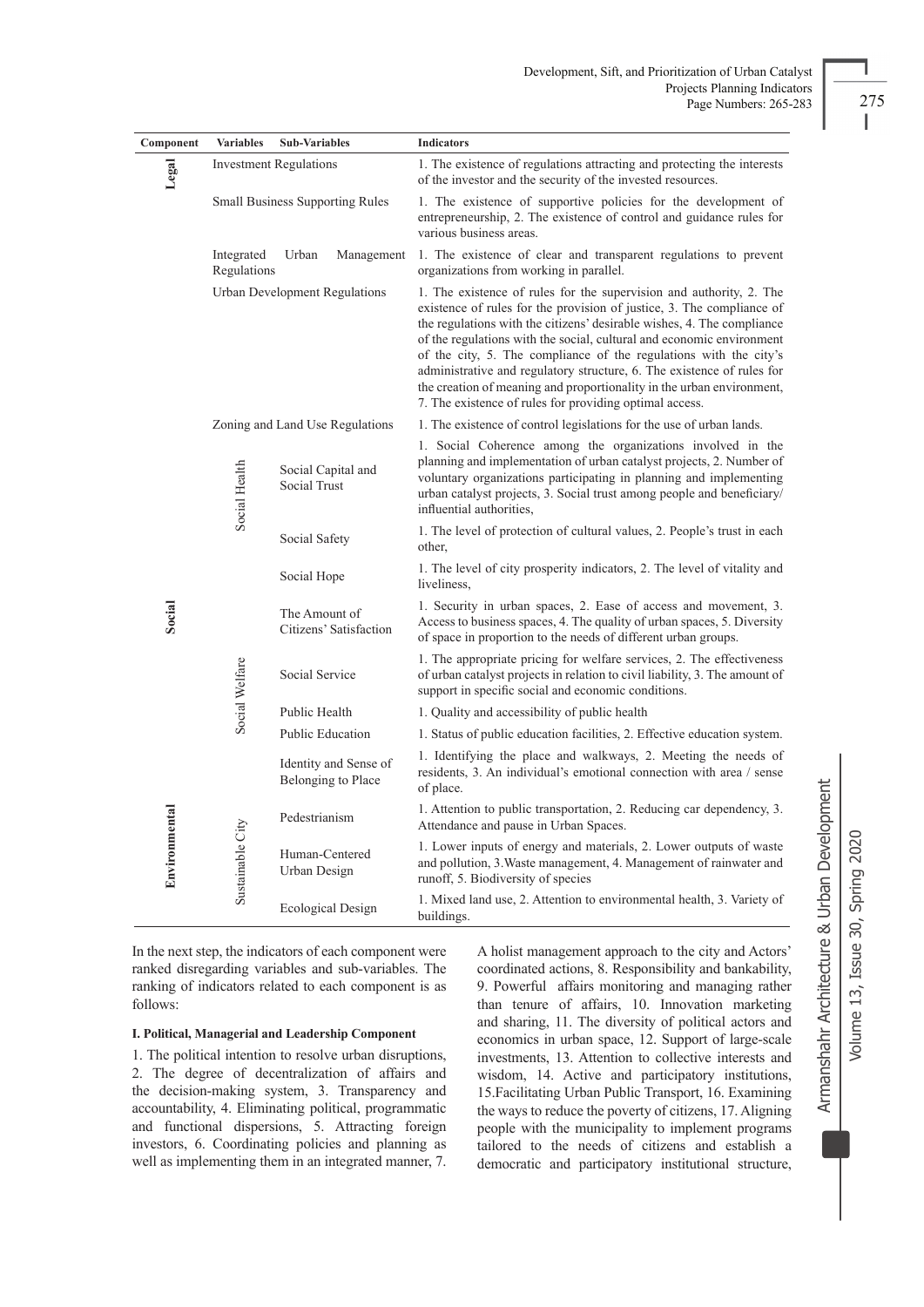18. Associationism and efficiency in the distribution of the outcomes of investment projects, 19. Attention to vulnerable people, 20. Social, economic, cultural and educational empowerment structures for promoting citizenship rights, 21. Holding joint exhibitions, 22.Understanding the characteristics of any place in the context of time, and playing an appropriate role in the regeneration of potential capacities with naturalhistorical signs to strengthen links, 23. Economic support and providing adequate financial resources for city administration.

#### **II. Economic Component**

1. Economic privatization, 2. Expanding competitive environment, 3. Developing cooperation-based production and trading, 4. The mechanism for removing economic rent and the balanced distribution system of power and wealth, 5. Creating stable income for the municipality, 6. Motivating people do economic activities, 7. Supporting the diversification of local businesses, 8. Financial transparency of responsible organizations, 9. Promoting labor and capital productivity, 10. Strengthening the collective work culture, 11. Guiding the informal economy towards the formal economy, 12. The attraction of people's funds through the stock market, 13. The degree of independence of the banking system and the efficiency of the financial and monetary system, 14. Supporting the profitability of small household businesses, 15.Transparency of financial transactions at different levels.

#### **III. Legal Component**

1. The existence of rules for the supervision and authority, 2. The existence of rules for the provision of justice, 3. The compliance of the regulations with the citizens' desirable wishes, 4. The existence of regulations attracting and protecting the interests of the investor and the security of the invested resources, 5. The compliance of the regulations with the social, cultural and economic environment of the city, 6. The compliance of the regulations with the city's administrative and regulatory structure, 7.The existence of rules for the creation of meaning and proportionality in the urban environment, 8. The existence of rules for providing optimal access, 9. The existence of control legislations for the use of urban lands, 10.The existence of clear and transparent regulations to prevent organizations from working in parallel, 11. The existence of supportive policies for the development of entrepreneurship 12. The existence of control and guidance rules for various business areas

#### **IV. Social Component**

1. Security in urban spaces, 2. The level of vitality and liveliness, 3. The level of city prosperity indicators, 4. Level of urban prosperity index, 5. Ease of access and movement, 6. The appropriate pricing for welfare services, 7. Access to business spaces, 8. Diversity of space in proportion to the needs of different urban groups, 9. People's trust in each other, 10. Number of voluntary organizations participating in planning and implementing urban catalyst projects, 11. The effectiveness of urban catalyst projects in relation to civil liability, 12. The amount of support in specific social and economic conditions, 13. Identifying the place and walkways, 14. Meeting the needs of residents, 15. An individual's emotional connection with area/ sense of place, 16. Status of public education facilities, 17. Social trust among people and beneficiary/influential authorities, 18. The level of protection of cultural values, 19. Social Coherence among the organizations involved in the planning and implementation of urban catalyst projects, 20. The quality of urban spaces, 21. Quality and accessibility of public health, 22. Effective education system..

#### **V. Environmental Component**

1. Attention to public transportation, 2. Lower inputs of energy and materials, 3. Attendance and pause in Urban Spaces, 4. Waste management, 5. Mixed land use, 6. Reducing car dependency, 7. Attention to environmental health, 8. Lower outputs of waste and pollution, 9. Management of rainwater and runoff, 10. Biodiversity of species, 11. Variety of buildings.

According to the studies of these indicators in Iran at two macro and meso levels focusing on Tehran metropolis in the previous sections, the results are listed by three attributes: 1. enjoyment at desirable level, 2. enjoyment at poor level, and 3. Lack in Table 8.

**Table 8. The Study of Prioritized Indicators of Urban Catalyst Projects Planning in Iran at Two Micro and Meso Levels, Focusing on Tehran Metropolis**

| <b>Status</b>                   | Component                           | <b>Indicators</b>                                                                                                                                                                                                                                                                                                                                                                                                                                                                                                                                                                                                                                                                                                                                                                                                                                                                                       |
|---------------------------------|-------------------------------------|---------------------------------------------------------------------------------------------------------------------------------------------------------------------------------------------------------------------------------------------------------------------------------------------------------------------------------------------------------------------------------------------------------------------------------------------------------------------------------------------------------------------------------------------------------------------------------------------------------------------------------------------------------------------------------------------------------------------------------------------------------------------------------------------------------------------------------------------------------------------------------------------------------|
| at Desirable Level<br>Enjoyment | Political-Managerial-<br>Leadership | 1. Innovation Marketing and sharing, 2. The diversity of political actors and<br>economics in urban space, 3. Attention to collective interests and wisdom, 4. Active<br>and participatory institutions, 5. Examining the ways to reduce the poverty of<br>citizens, 6. Aligning people with the municipality to implement programs tailored<br>to the needs of citizens and establish a democratic and participatory institutional<br>structure, 7. Social, economic, cultural and educational empowerment structures<br>for promoting citizenship rights, 8. Holding joint exhibitions, 9. Understanding the<br>characteristics of any place in the context of time, and playing an appropriate role<br>in the regeneration of potential capacities with natural-historical signs to strengthen<br>links, 10. Economic support and providing adequate financial resources for city<br>administration. |

Volume 13, Issue 30, Spring 2020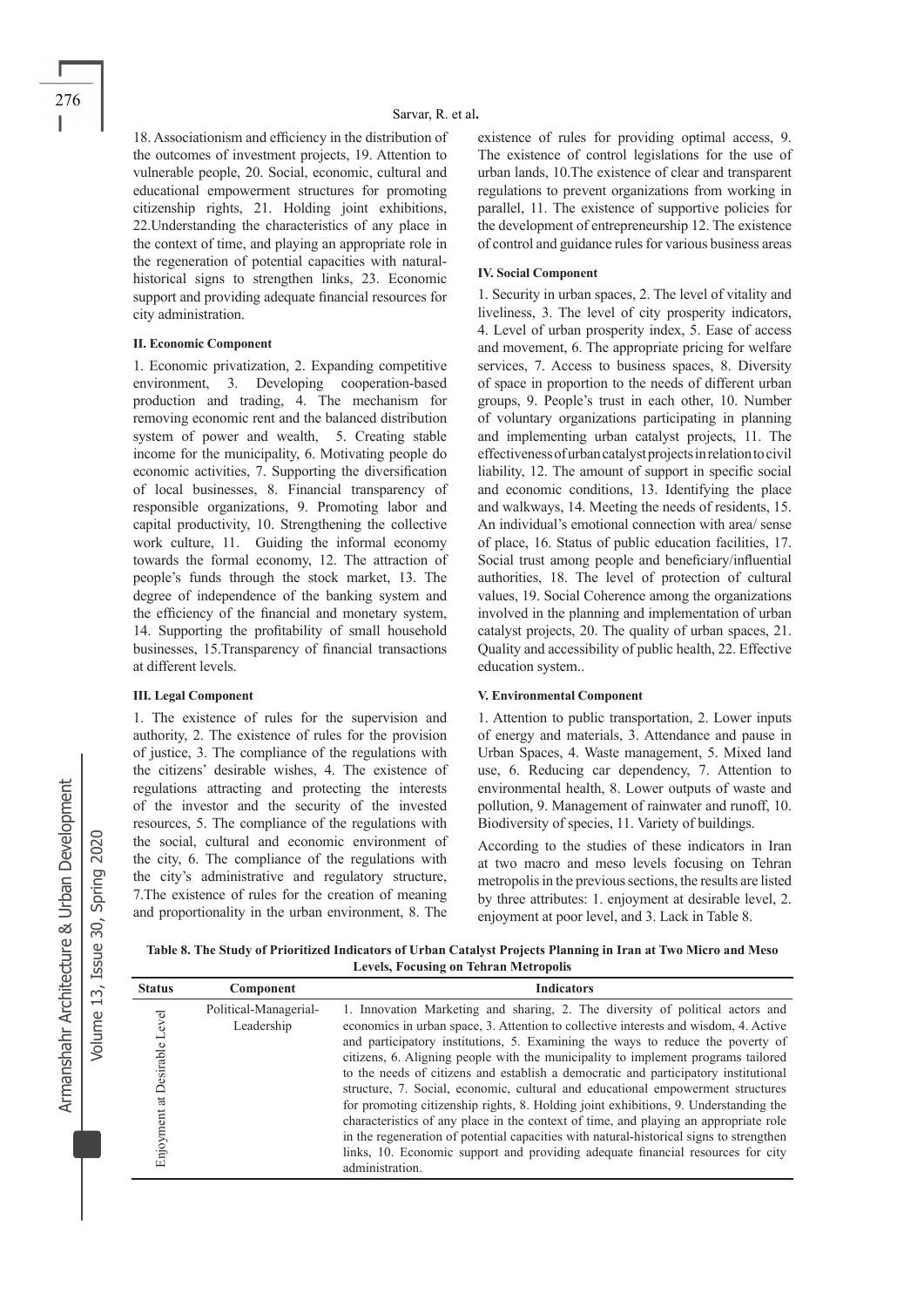| <b>Status</b>                   | Component                           | <b>Indicators</b>                                                                                                                                                                                                                                                                                                                                                                                                                                                                                                                                                                                                                                                                                                                                                                                                                                                                                                                                          |
|---------------------------------|-------------------------------------|------------------------------------------------------------------------------------------------------------------------------------------------------------------------------------------------------------------------------------------------------------------------------------------------------------------------------------------------------------------------------------------------------------------------------------------------------------------------------------------------------------------------------------------------------------------------------------------------------------------------------------------------------------------------------------------------------------------------------------------------------------------------------------------------------------------------------------------------------------------------------------------------------------------------------------------------------------|
|                                 | Economic                            |                                                                                                                                                                                                                                                                                                                                                                                                                                                                                                                                                                                                                                                                                                                                                                                                                                                                                                                                                            |
| Enjoyment at<br>Desirable Level | Legal                               | 11. The existence of rules for the supervision and authority, 12. The existence of rules<br>for the provision of justice, 13. The compliance of the regulations with the social,<br>cultural and economic environment of the city, 14. The compliance of the regulations<br>with the city's administrative and regulatory structure, 15. The existence of control<br>legislations for the use of urban lands, 16. The existence of control and guidance<br>rules for various business areas.                                                                                                                                                                                                                                                                                                                                                                                                                                                               |
|                                 | Social                              | 17. The appropriate pricing for welfare services, 18. The effectiveness of urban<br>catalyst projects in relation to civil liability, 19. Status of public education facilities,<br>20. Social Coherence among the organizations involved in the planning and<br>implementation of urban catalyst projects, 21. Quality and accessibility of public<br>health.                                                                                                                                                                                                                                                                                                                                                                                                                                                                                                                                                                                             |
|                                 | Environmental                       | 22. Attendance and pause in Urban Spaces, 23. Mixed land use, 24. Attention to<br>environmental health, 25. Variety of buildings.                                                                                                                                                                                                                                                                                                                                                                                                                                                                                                                                                                                                                                                                                                                                                                                                                          |
| Enjoyment at Poor Level         | Political-Managerial-<br>Leadership | 1. The political intention to resolve urban disruptions, 2. The degree of decentralization<br>of affairs and the decision-making system, 3. Transparency and accountability, 4.<br>Attracting foreign investors, 5. Responsibility and bankability, 6. Powerful affairs<br>monitoring and managing rather than tenure of affairs, 7. Supporting large-scale<br>investments, 8. Facilitating Urban Public Transport, 9. Associationism and efficiency<br>in the distribution of the outcomes of investment projects, 10. Study of ways to reduce<br>urban poverty, 11. Attention to vulnerable people.                                                                                                                                                                                                                                                                                                                                                      |
|                                 | Economic                            | 12. Economic privatization, 13. Expanding competitive environment, 14.<br>Developing cooperation-based production and trading, 15. The mechanism for<br>removing economic rent and the balanced distribution system of power and<br>wealth, 16. Creating stable income for the municipality, 17. Motivating people<br>do economic activities, 18. Supporting the diversification of local businesses, 19.<br>Financial transparency of responsible organizations, 20. Promoting labor and capital<br>productivity, 21. Strengthening the collective work culture, 22. Guiding the informal<br>economy towards the formal economy, 23. The attraction of people's funds through<br>the stock market, 24. The degree of independence of the banking system and the<br>efficiency of the financial and monetary system, 25. Supporting the profitability of<br>small household businesses, 26. Transparency of financial transactions at different<br>levels. |
|                                 | Legal                               | 27. The compliance of the regulations with the citizens' desirable wishes, 28. The<br>existence of rules attracting and protecting the interests of the investor and the<br>security of the invested resources, 29. The existence of rules for the creation of<br>meaning and proportionality in the urban environment, 30. The existence of rules<br>for the provision of optimal access, 31. The existence of supportive policies for the<br>development of entrepreneurship.                                                                                                                                                                                                                                                                                                                                                                                                                                                                            |
|                                 | Social                              | 32. Security in urban spaces, 33. The level of vitality and liveliness, 34. The level of<br>city prosperity indicators, 35. Ease of access and movement, 36. Access to business<br>spaces, 37. Diversity of space in proportion to the needs of different urban groups,<br>38. People's trust in each other, 39. Number of voluntary organizations participating<br>in planning and implementing urban catalyst projects, 40. The amount of support in<br>specific social and economic conditions, 41. Identifying the place and walkways, 42.<br>Meeting the needs of residents, 43. An individual's emotional connection with area /<br>sense of place, 44. Social trust among people and beneficiary/influential authorities,<br>45. The level of protection of cultural values, 46. The quality of urban spaces, 47.<br>Effective education system.                                                                                                    |
|                                 | Environmental                       | 48. Attention to public transportation, 49. Lower inputs of energy and materials, 50.<br>Waste management, 51. Reducing car dependency, 52. Lower outputs of waste and<br>pollution, 53. Biodiversity of species.                                                                                                                                                                                                                                                                                                                                                                                                                                                                                                                                                                                                                                                                                                                                          |
| Lack                            | Political-Managerial-<br>Leadership | 1. Eliminating political, programmatic and functional dispersions, 2. Coordinating<br>policies and planning as well as implementing them in an integrated manner, 3. A<br>holistic management approach to the city and actors' coordinated actions.                                                                                                                                                                                                                                                                                                                                                                                                                                                                                                                                                                                                                                                                                                        |
|                                 | Economic                            |                                                                                                                                                                                                                                                                                                                                                                                                                                                                                                                                                                                                                                                                                                                                                                                                                                                                                                                                                            |
|                                 | Legal                               | 4. The existence of clear and transparent regulations to prevent the organizations<br>from working in parallel.                                                                                                                                                                                                                                                                                                                                                                                                                                                                                                                                                                                                                                                                                                                                                                                                                                            |
|                                 | Social                              |                                                                                                                                                                                                                                                                                                                                                                                                                                                                                                                                                                                                                                                                                                                                                                                                                                                                                                                                                            |
|                                 | Environmental                       | 5. Management of rainwater and runoff.                                                                                                                                                                                                                                                                                                                                                                                                                                                                                                                                                                                                                                                                                                                                                                                                                                                                                                                     |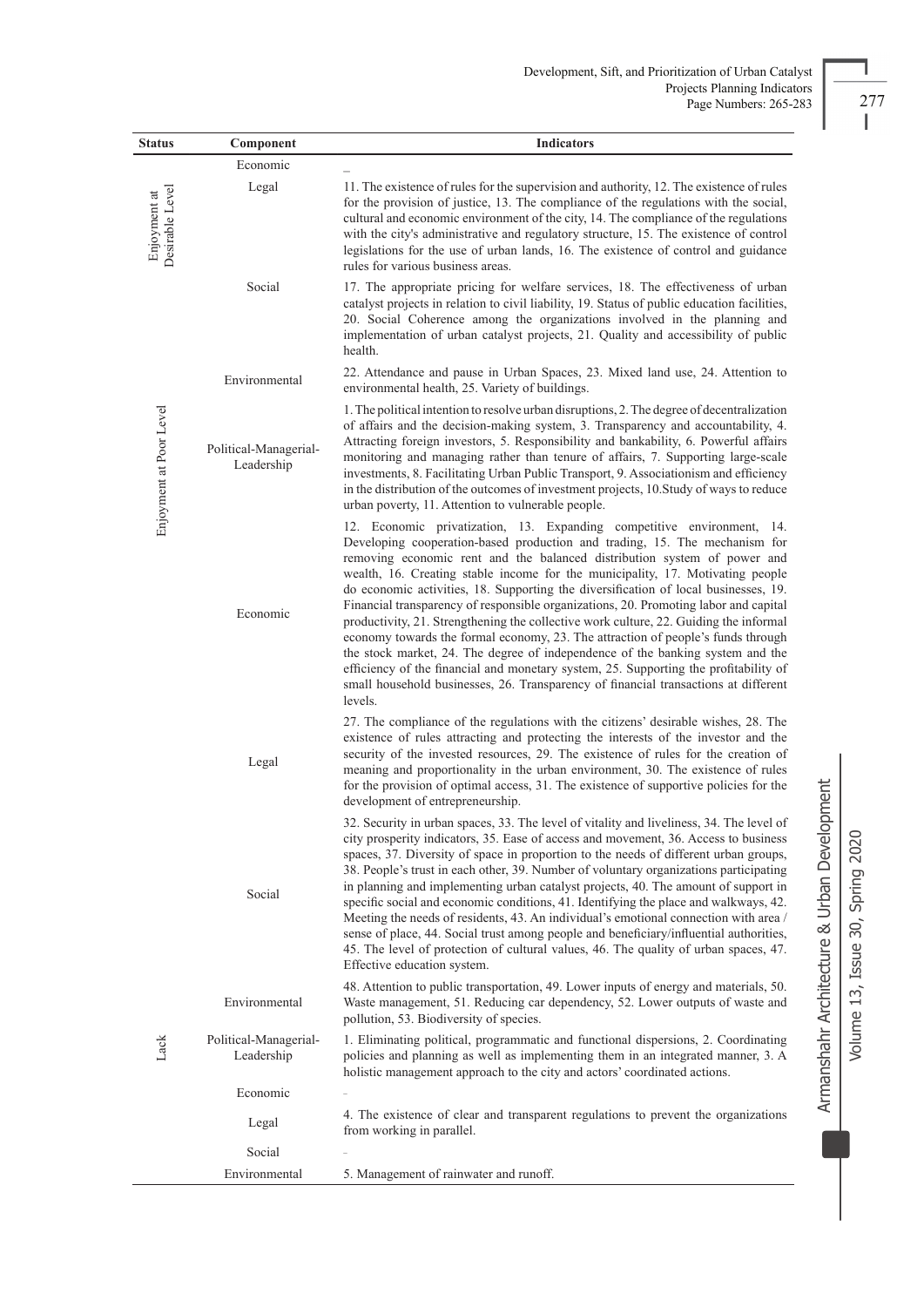What is classified as "enjoyment at desirable level" attribute at macro and meso levels, may be classified as the second or third attributes, i.e. enjoyment at poor level or lack, at the micro level. Thus, to implement these projects at the micro level, it is necessary to reevaluate them within the context of target areas. For this purpose, the authors suggest strategic planning of urban catalyst projects at micro level with the help of Meta-SWOT analysis, in which the internal resources and external possibilities can be defined regarding to the obtain indicators. The reason for suggesting this strategic planning tool is the nature of urban catalyst projects that are seeking for a unique feature in an area and Meta-SWOT is a reliable tool to fulfill it. Target areas in Tehran metropolitan area, such as worn-out textures, brownfield, abandoned industrial lands, and inefficient urban spaces are no exception to this rule. Hence, it is suggested to investigate the unique features of the areas be investigated with the help of the strategic planning tool (Meta-SWOT), after a deep examination of the obtained indicators at the micro level, to ultimately achieve the appropriate strategies and tactics for rehabilitating, redeveloping or regeneration of them.

**Note:** Refer to Agarwal, et al. (2012) for more information about Meta-SWOT.

## **6. CONCLUSION**

Urban catalyst is a primary element in the urban development process that enhances urban redevelopment and accelerates the urbanization process, stimulates future developments and provides opportunities for future changes. Urban catalyst projects include permanent and temporary uses and are available on large (for countries with reversible revenues and strong public support) and small (in the form of software programming, empowerment, preservation of historical values, etc. for less-developed countries) scales. Moreover, they require the foundations at three macro, meso, and micro levels and have four sections: Planning, Design, Implementation, and Monitoring. Financing such type of projects is provided through the 4Ps model (public, private, people partnerships).

The present study aimed to extract, sift, and prioritize the indispensable indicators for urban catalyst projects planning. In this research, with the help of the Fuzzy Delphi method, some of the essential characteristics are selected and then sifted and prioritized. The reasons for choosing these characteristics, beside their significance, were including not being repetitive as well as their ability to become an indicator. Consequently, the obtained indicators were evaluated and prioritized at both macro and meso levels in Iran, focusing on Tehran metropolitan area, by three attributes 1- enjoyment at desirable level, 2- enjoyment at poor level, and 3- Lack, in order to be used as headlines to implement these projects at micro level to revitalize, re-develop or regenerate of worn-out textures, brownfield, abandoned industrial lands, and inefficient urban spaces in Tehran

metropolitan that require new plan.

Considering the status of the planning indicators in Iran, focusing on Tehran, the following tactics for each component can be offered to address the problems:

## **1. Political, Managerial and Leadership**

- Attempting to form an efficient government which is facilitating, providing, coordinating and empowering, and at the same time creating a cultural context to increase understanding, knowledge and awareness of people for requesting such a government.

- Strengthening political will to eliminate urban disturbances.

- Forming NGOs to promote Civil Development and Social Participation in Urban Regeneration in order to expand public spaces, solve environmental challenges and create a link between the central government and people.

- Emphasizing the aspects of urban development rather than urban growth.

- Relying on the program-centeredness.

- Management Integrity both in Management and Decision-making.

- Transparency, accountability and informing as well as attention to the learning of citizens.

- Creating balances in the private sector, population and services

- Involving semi-private actors in projects such as NGOs, investment companies, local communities by establishing participatory and supportive cooperation between urban government, citizens, and the private sector.

- Teaching people and authorities to have win-win thinking, i.e. giving value to public and community interests beside individual interest.

#### **2. Economic**

- Economic privatization to solve the problems caused by the state economy, such as economic rent.

- Relying on economics in terms of supply and demand and acting based on the market mechanism

- Eliminating state projects to prevent the sameness of supervisor and employer

- Eliminating single-product economy to avoid the disappearance of business areas, the elimination of bipolarity of cities, and intense migrations to the center, and informal settlements.

- No reliance of projects on oil, national and state revenues but relying on attracting capital and creating the space for public, private and people partnerships or the 4Ps model for investment.

Strengthening strong management and urban diplomacy to address corruption, monopoly and create assignment, transparency, and control to eliminate the State Economy and create a Private Economy.

- Creating Social Justice with Civil Participation, Government Accountability, and New Tax System.

- Free flow of information and education

- Getting help from all individuals involved in policymaking, decision-making and implementation

- Defining small scale projects.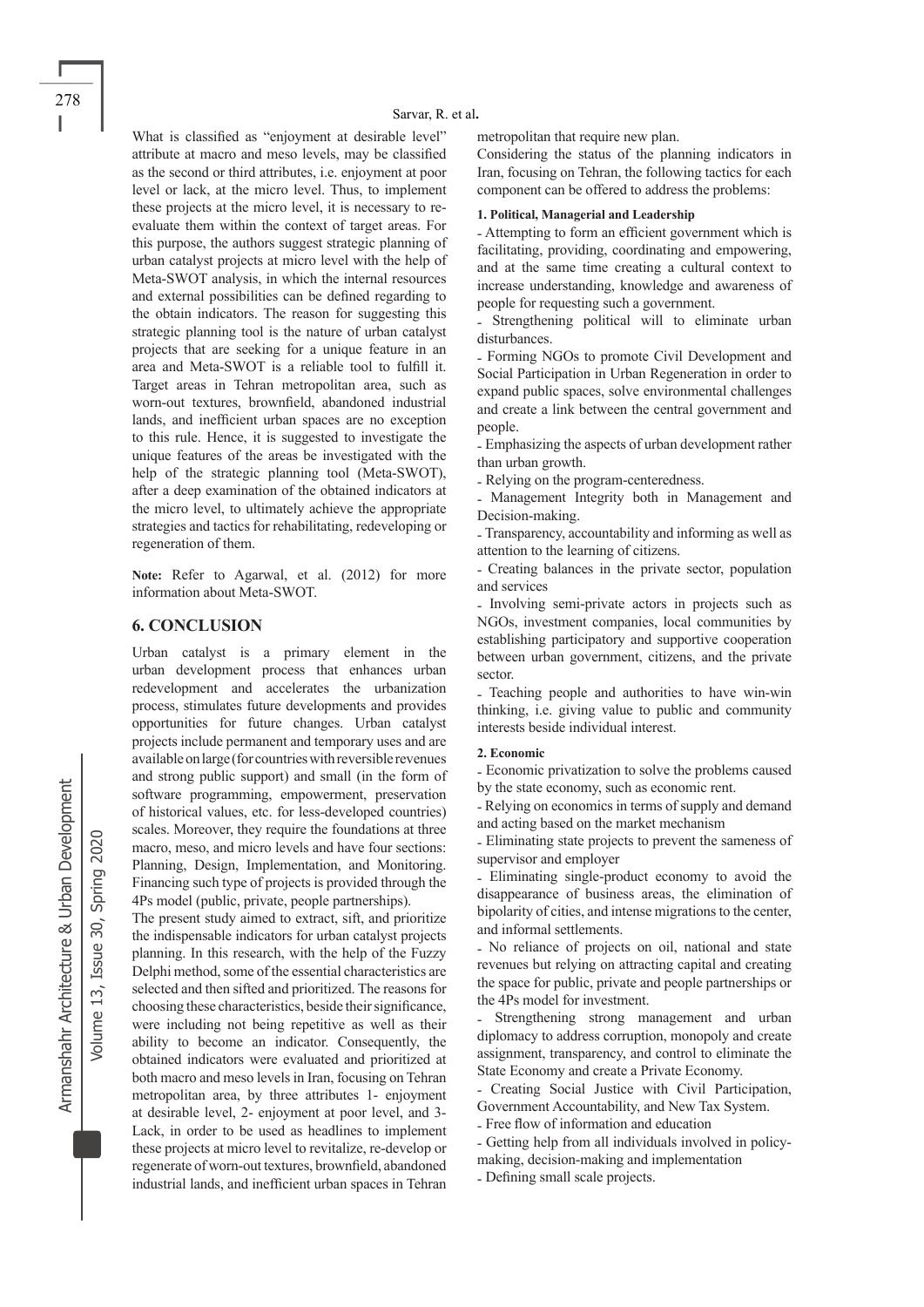# **3. Legal**

- Codifying comprehensive Urban Law to establish a coherent and comprehensive legal framework to eliminate contradictory and inconsistent rules and regulations

- Reforming zoning and using mixed land uses and awarding incentive packages to housing developers who create affordable housing and public places that meet the city's needs.

- Codifying rules for temporary use and adjusting tax revenues for such type of uses.

- Codifying rules for attracting investors, both domestic and external, i.e. the rules reassure and protect the interests of the investor to encourage them to invest.

### **4. Social**

- Using legally protected claimant media

- Creating a specialized media for city managers, i.e. a media that relies on expertise and it is a specific media rather than public one and relies more on urban issues and expertise.

- Creating an integrated cyber system to educate managers and professionals and to provide them in-service education to share and exchange basic information

- Using Info Graphic and Motion Graphic to prioritize problems with a beat to fillip or influence urban managers in order to use their experts and forces to solve urban problems.

- Providing content to the media by urban management to make people claimant.

- Increasing the social responsibility of citizens and authorities by holding training classes, introducing the nature of urban catalyst projects in public institutions and promoting citizens' awareness and literacy as well as their level of participation.

- Preventing the prolongation of implementation of projects to increase the level of citizens' satisfaction and their participation.

- Promoting social cohesion among residents and owners and assigning a part of the public domain to the residents of the same area.

- Branding to promote the identity and cultural values of neighborhoods with the help of elements and heritage.

- Planning night activities and providing night-time security for utilizing urban spaces.

- Promoting gathering places

- Aligning all activities with the social activities in the area.

- Public access to urban services

## **5. Environmental**

- Promoting pedestrianism in the area to reduce car dependency and promoting the quality of the environment and the pedestrian movement between urban catalyst projects to boost face-to-face encounters and social interactions, as well as economic benefits for projects.

- Pre-thought and human-centered design

- Using the diversity of people, behaviors, land uses and activities, and diversity of environmental conditions.

- Making projects legible in the minds of people.

- Marking up with the help of natural and historical elements.

- Preserving the collective memory, identity of place and sense of place.

> Armanshahr Architecture & Urban Development Armanshahr Architecture & Urban Development Volume 13, Issue 30, Spring 2020 Volume 13, Issue 30, Spring 2020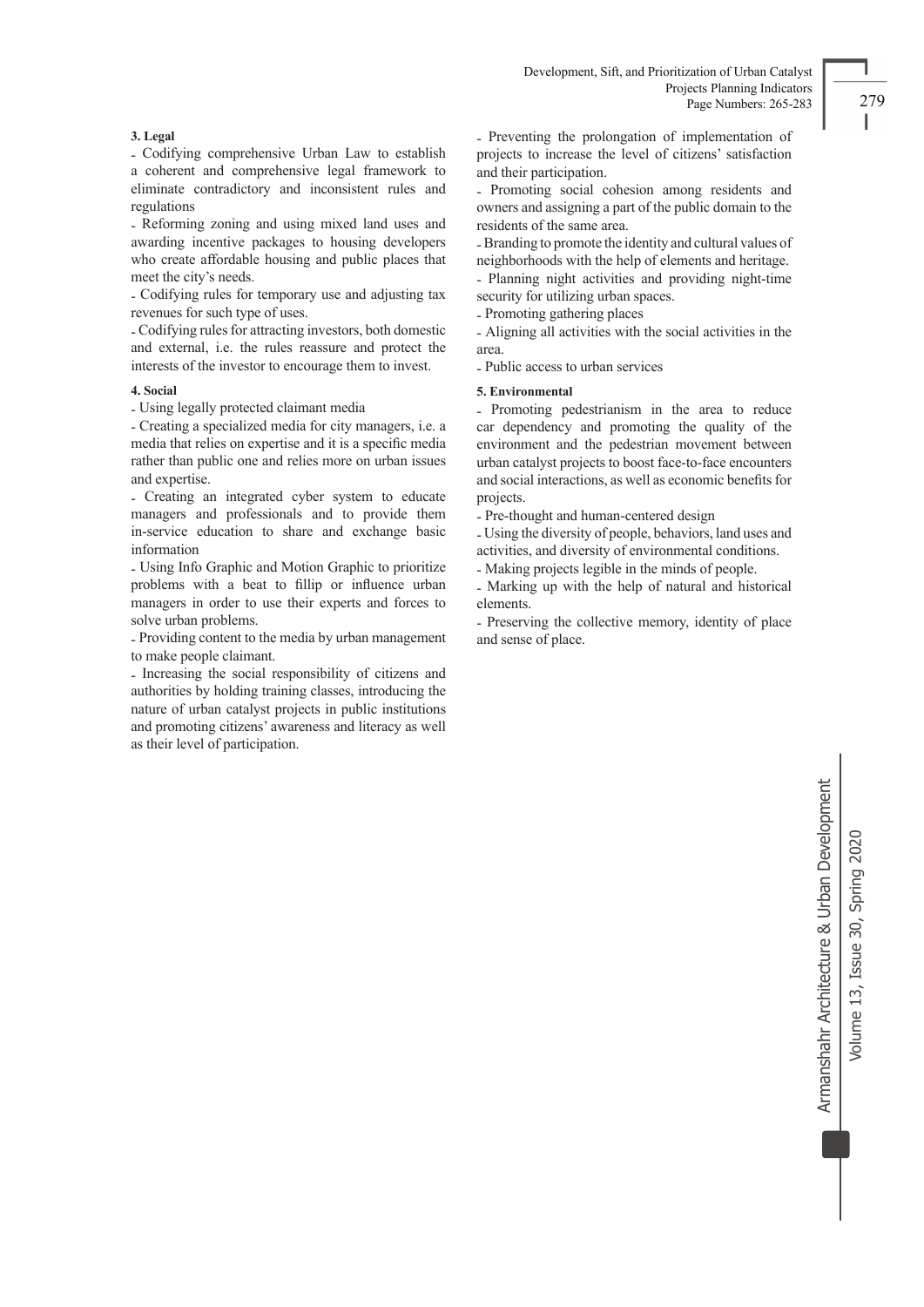## **REFERENCES**

- Agarwal, R., Wolfgang. G., & Joy, P. (2012). Meta-SWOT: Introducing a New Strategic Planning Tool. *Journal of Business Strategy*, 33, 2. 12-21. DOI: 10.1108/02756661211206708
- Alberti, M., & Waddell, P. (2000). An Integrated Urban Development and Ecological Simulation Model. *Environmental Modeling and Assessment*. 1. 215-227. https://doi.org/10.1023/A:1019140101212
- Alizadeh, A., & Kianfar, F. (2013). Developing a Modeli for Citizens' Satisfaction with Public Sector Services Based on Rough Sets Theory: a Case Study of Tehran Municipality. Tehnički Vjesnik, 20(5), 795-802.
- Attoe, W., & Logan, D. (1989). American Urban Architecture: Catalysts in the Design of Cities. Berkeley: University of California Press.
- Badach, J., & Małgorzata, D. (2017). Concept of 'Good Urban Governance' and Its Application in Sustainable Urban Planning. IOP Conference Series: Materials Science and Engineering. DO - 10.1088/1757-899X/245/8/082017
- Bernasconi-Osterwalder, N., & Johnson, L. (2010). International Investment Law and Sustainable Development. Key cases from 2000–2010
- Berry, J., Kent, P., & Ken, T. (1993). The Rebirth of Urban Democracy. Bibliovault OAI Repository, the University of Chicago Press. 23. DOI: 10.2307/2076079
- Bloc, T., & Paredis, E. (2013). Urban Development Projects Catalyst for Sustainable Transformations: the Need for Entrepreneurial Political Leadership. *Journal of Cleaner Production*. Centre for Sustainable Development, Department of Political Science, Ghent University, Poel 16, 9000 Gent, Belgium, 50, 181-188 https://doi. org/10.1016/j.jclepro.2012.11.021
- Bohannon, L.C. (2004). The Urban Catalyst Concept. Wendy Jacobson. Blacksburg, Virginia. April 27
- Bouzon, M., Govindan, K., Rodriguez, C.M.T., & Campos, L.M.S. (2016). Identification and Analysis of Reverse Logistics Barriers Using Fuzzy Delphi Method and AHP. *Resources, Conservation and Recycling*, 108, 182-197. https://doi.org/10.1016/j.resconrec.2015.05.021
- Carter, S., Mason, C., & Tagg, S. (2008). "Lifting the Barriers to Growth in UK Small Businesses" , FSB Biennial Membership Survey.
- Cohen, M.D., March, J.G., & Olsen, J.P., (1972). A Garbage can Model of Organizational Choice. *Administrative Science Quarterly*,17(1), 1-25. DOI: 10.2307/2392088
- Colic, R. (2015). Integrated Urban Development Strategy as an Instrument for Supporting Urban Government. *Serbian Architectural Journal*. Original Scientific Article Approval Date 30 10 2015 UDK BROJEVI, 711.4(497.11) 711.2(497.11) COBISS.SR-ID 221842956. https://www.researchgate.net/publication/320987490\_INTEGRAT-ED\_URBAN\_DEVELOPMENT\_STRATEGY\_AS\_AN\_INSTRUMENT\_FOR\_SUPPORTING\_URBAN\_ **GOVERNANCE**
- Collin, W.R. (1997). Environment Equity: A Law and Planning Approach to Environmental Racism. Perivale
- Corcoran, M. (2005). Finding Your Place: Forging an Identity and Sense of Belonging in Suburban Communities International Symposium on Civic and Social Life in the Suburbs, NUI Maynooth
- Davis, J. (2009). Urban Catalysts in Theory and Practice. *Architectural Research Quarterly*, 13 (3-4), 295 306. DOI: https://doi.org/10.1017/S135913551000014X
- Dear, M., & Wolch, J. (1989). "How Territory Shapes Social Life". The Power of Geography. Boston: Unwin Hyman.
- Deloitte, (2013). Government Efficiency Innovate. Scale, Measure, Incent. The Government Summit Thought Leadership Series. United Arab Emirates. Febrary. https://www2.deloitte.com/content/dam/Deloitte/global/Documents/Public-Sector/dttl-ps-govtefficiency-08082013.pdf
- Dilts, D.A. (2004). Introduction to Microeconomics E201. Indiana Purdue University Fort Wayne for Use in Classes Offered by the Department of Economics, School of Business and Management Sciences at I.P.F.W. by permission of Dr. David A. Dilts.
- Dixon, L., Gates, S.M., Kapur, K., Seabury, S.A., & Talley, E. (2006). The Impact of Regulation and Litigation on Small Business and Entrepreneurship. Kauffman-RAND Center for the Study of Small Business and Regulation. A Rand Institute for Civil Justice Center. https://www.rand.org/pubs/working\_papers/WR317.html
- Edwards, S., & Economy, P. (2010). Home-Based Business for Dummies, Wiley Publishing, Inc.
- Finmark, T. (2006). Working in Home: A Guidebook for Working Women and Homemakers. Corpcom Services Sdn, Bhd Publication, Singapore.
- Foster, J.B. (2002). Ecology Against Capitalism, New York, Monthly Review Press.
- Francin, K.I. (2015). Urban Catalyst. Supervised Research Project Submitted to Prof. Raphaël Fichler. School of Urban Planning. McGill University.May.
- Franklin, J. (2004). Politics, Trust and Networks: Social Capital in Critical Perspective. London South Bank University. Families & Social Capital ESRC Research Group ISBN 1-874418-43-8

Volume 13, Issue 30, Spring 2020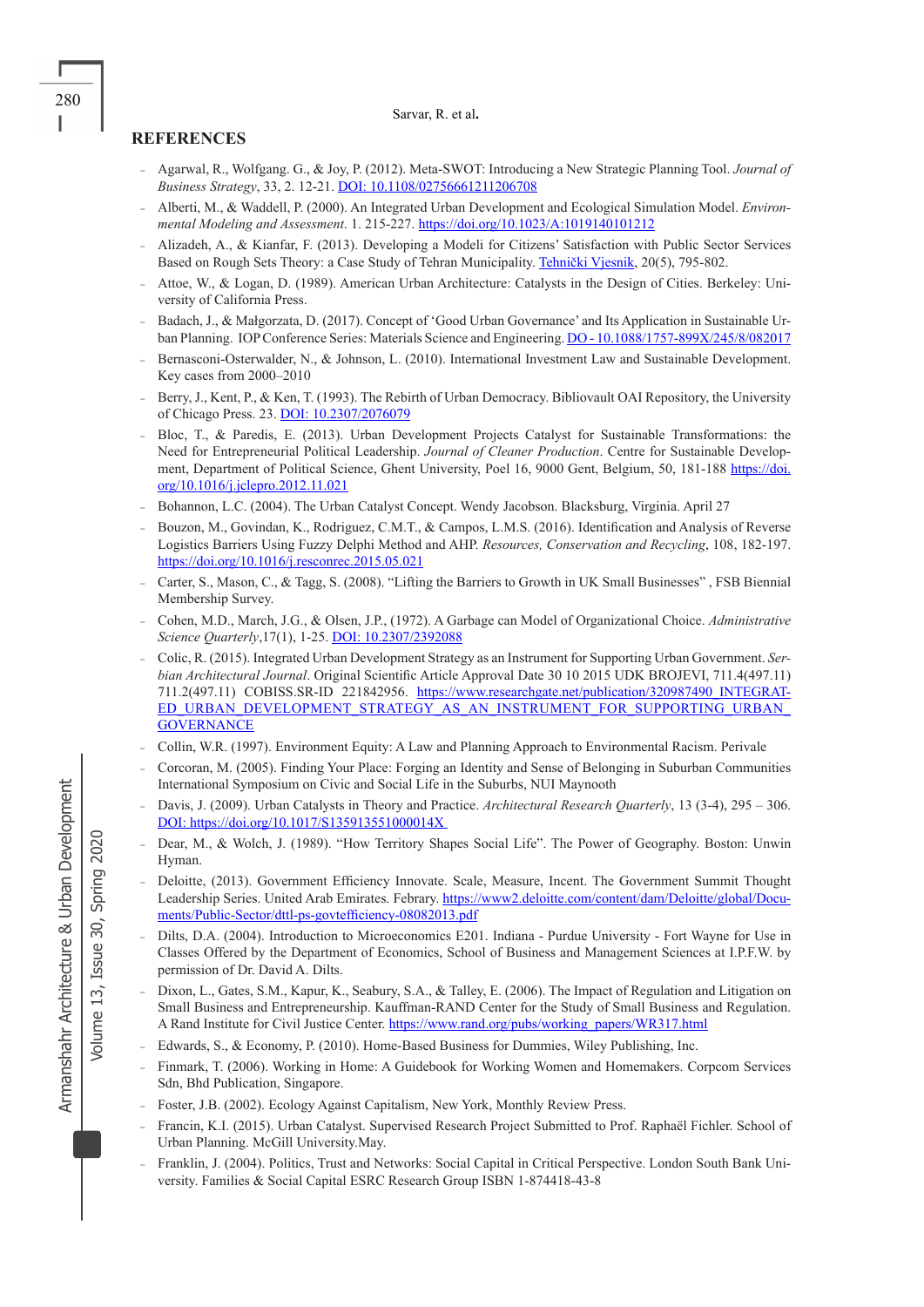- ı
- Fung, A. (2005). Empowered Participation: Reinventing Urban Democracy. Perspectives on Politics perspect polit. 3.
- Furniss, N. (1974). "The Political Significance of Decentralization". *Journal of Politics*, 36(4), 958-982. DOI: 10.2307/2129402
- Gylfason, T. (2001). Lessons from the Dutch Disease: Causes, Treatment, and Cures. Institute of Economic Studies Working Paper Series. ISSN 1011-8888.
- Habibi, A., Sarafrazi, A., & Izadyar, S. (2014). Delphi Technique Theoretical Framework in Qualitative Research, *The International Journal Of Engineering And Science (IJES*), 3(4), 08-13. https://www.researchgate.net/publication/272177606 Delphi\_Technique\_Theoretical\_Framework\_in\_Qualitative
- Hauner, D., & Kyobe, A. (2008). Determinants of Government Efficiency. IMF Working Paper Fiscal Affairs Department Determinants of Government Efficiency. Authorized for distribution by Steven A. Symansky September.
- Hegedüs, J., Horváth, V., Elsinga, M., Haffner, M., Norris, M., Carnegie, A., & Droste, C. (2015). Housing Review. Affordability Sustainability Livability. Housing Review of 15 Countries in Europe and Central Asia.
- Hsueh, S.L. (2013). A Fuzzy Logic Enhanced Environmental Protection Education Model for Policies Decision Support in Green Community Development. *The ScientificWorld Journal*, 1-8. DOI: 10.1155/2013/250374
- Ishikawa, A., Amagasa, M., Shiga, T., Tomizawa, G., Tatsuta, R., & Mieno, H. (1993). The Max–min Delphi Method and Fuzzy Delphi Method via Fuzzy Integration. Fuzzy Sets and Systems, 55, 241–253. 10.1007/978-3- 531-91686-6\_1
- Kedogo, J., Simone, S., & Hamhaber, J. (2018). Good Urban Governance, Actors' Relations and Paradigms: Lessons from Nairobi, Kenya, and Recife, Brazil.
- Kersting, N., Janice, C., Andrew, N., Dele, O., & Hellmut, W. (2009). Good Local Governance. Local Government Reform in Global Perspective. An Introduction.
- Kim, J., & Kaplan, R. (2004). Physical and Psychological Factors in Sense of Community. New Urbanist Kentlands and Nearby Orchard Village. *Environment and Behavior*, 36, 313. DOI: 10.1177/0013916503260236
- Knieling, M., & Jörg, A. (2014). Metropolitan Regions Definitions, as Governance System, Typologies and Recommendations for Development Cooperation. Deutsche Gesellschaft für Internationale Zusammenarbeit (GIZ) GmbH.
- Kongsombat, P. (2010). Study on Urban Catalyst for Sustanable Urban Developement Case Study of IMS/Solaria Plaza Hotel II Palazzo.
- La Portal, R., Lopez-de-Silanes, F., Shleifer, S., & Vishny, R. (1999). Oxford University Press. JLIO, V15 N1.
- Lam, M.K.N. (2000). Government Intervention in the Economy. A Comparative Analysis of Singapore and Hong Kong. Public Administration and Development Public Admin. Dev. 20, 397±421. https://olemiss.edu/courses/ pol387/lam00.pdf
- Lewis, J., & Miller, T. (eds.) (2003). Critical Cultural Policy Studies: A Reader. Oxford, Blackwell. https://onlinelibrary.wiley.com/doi/book/10.1002/9780470690079
- Li, Y., Pickles, A., & Savage, M. (2005). Social Capital and Social Trust in Britain. *European Sociological Review*, 21(2,), 109–123. DOI: 10.1093/esr/jci007
- Lotfi, S., Pourahmad, A., Omranzadeh, B., & Mahdi, A. (2015). The Failure of the Integrated Urban Management in Iran: an Analysis From the Perspective of Interactive and Legal Problems between the State and Municipality. DOI: 10.13140/RG.2.1.2490.2569
- Lundqvist, M. (2007). Sustainable Cities in Theory and Practice A Comparative Study of Curitiba and Portland. Karlstads universitet 651 88 Karlstad Tfn 054-700 10 00 Fax 054-700 14 60 Information@kau.se www.kau.se.
- Mallick, S. (2007). Sustainable Income, Employment, and Income Distribution in Indonesia. *The Pakistan Development Review.* 46 (4) 579–596. DOI: 10.30541/v46i4IIpp.579-596
- Malul, M., Shoham, A., & Rosenboim, M. (2009). The International Imperfect Banking Systems: the Israeli Case. *EuroMed Journal of Business*, 4(2), 159-172. https://www.emerald.com/insight/content/ doi/10.1108/14502190910976510/full/html
- Martínez, L., Short, J., & Ortíz, M. (2015). Citizen Satisfaction with Public Goods and Government Services in the Global Urban South: A Case Study of Cali, Colombia. Habitat International 49, 84-91. https://doi.org/10.1016/j. habitatint.2015.05.015
- McGill, Rd. (1998). Urban Management in Developing Countries. *Cities*, 15(6), 463\_471. https://doi.org/10.1016/ S0264-2751(98)00041-9
- Mohammadi, S., & Moein nezhad, B. (2015). The Role of Disclosure and Transparency in Financial Reporting. International Journal of Accounting and Economics Studies, 3(1), 60-62. DOI: 10.14419/ijaes.v3i1.4549
- Ndreu, A. (2016). The Definition and Importance of Local Governance. *Social and Natural Sciences Journal*. 10(1), 5-8. DOI: 10.12955/snsj.v10i1.730

Armanshahr Architecture & Urban Development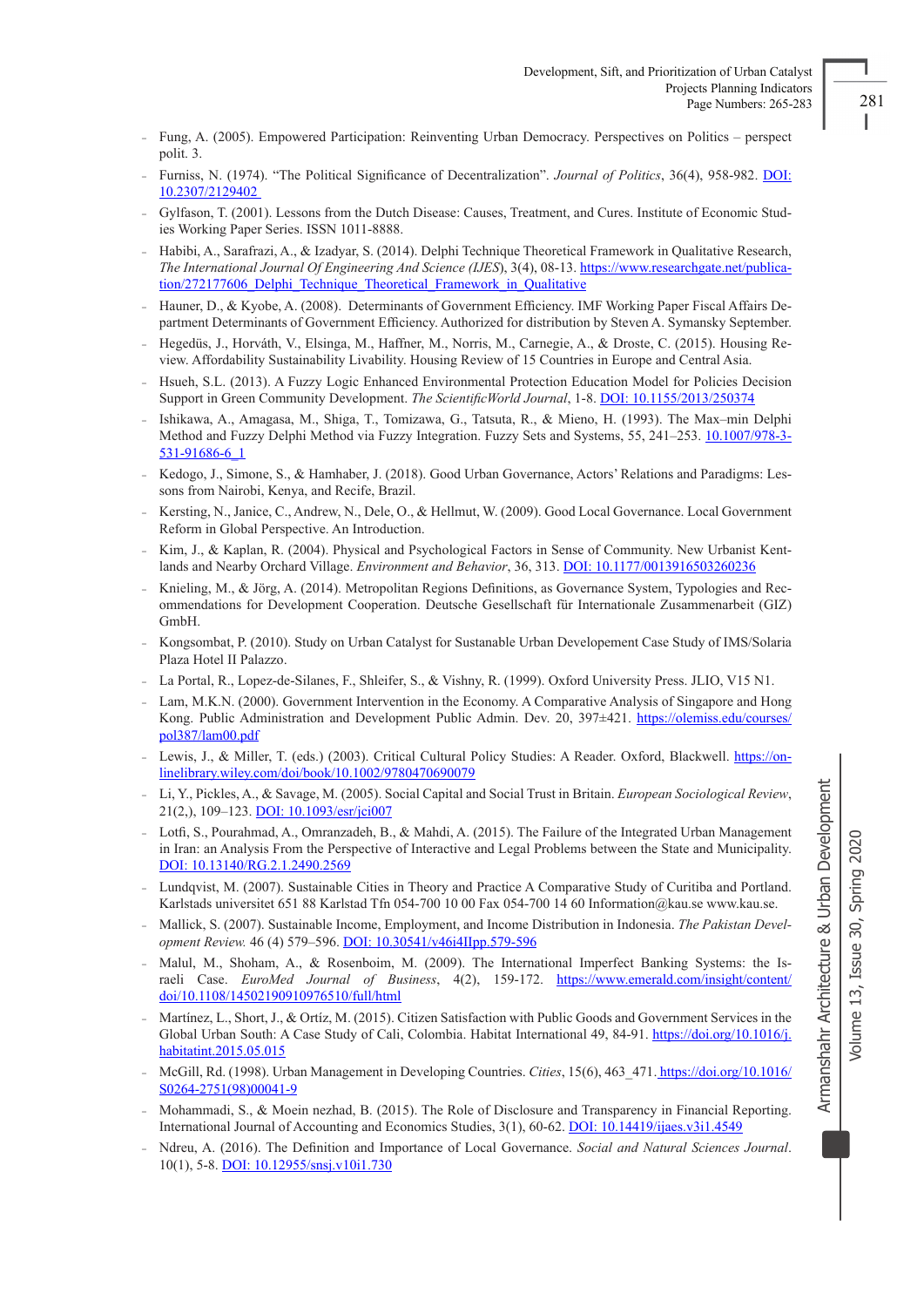- Office of Fair Trading. (2009). Government in Markets Why Competition Matters a Guide for Policy Makers. Office of Fair Trading.
- Oswalt, P., Overmeyer, K., & Misselwitz, P. (2013). Urban Catalyst: The Power of Temporary Use. Berlin: DOM.
- Paitoonpong, S., Shigeyuki, A., & Nipon, P. (2008). The Meaning of "Social Safety Nets". *Journal of Asian Economics*. 19(5-6), 467-473. DOI: 10.1016/j.asieco.2008.09.011
- Pennsylvania, (2014). "Brownfield Development Quide", Department of Environmental Protection.
- Pinson, G. (2010). Urban and Regional Planning. Bevir, Mark. Encyclopedia of Governance. 2, Sage Publications, 1005-1007, 2007.
- Polacek, R., McDaid, D., Fernandez, J., Matosevic, T., Penn, H., Korintus, M., Verheyde, M.,Wynne, R., Cullen, K., Dolphin, C., Bauer, E., Czischke, D., Hegedus, J., Teller, N., & Pittini, A. (2011). Study on Social Services of General Interest. Final Report, European Commission, Directorate General for Employment, Social Affairs and Inclusion, Brussels, Belgium. https://vbn.aau.dk/en/activities/study-on-social-services-of-general-interest-final-report
- Purcell, M. (2006). Urban Democracy and the Local Trap. *Urban Studies*, 43 (11), 1921– 1941. https://doi. org/10.1080/00420980600897826
- Qazimi, S. (2014). Sense of Place and Place Identity. *European Journal of Social Sciences Education and Research*. 1(1), 306. DOI: 10.26417/ejser.v1i1.p306-310
- Quesnel, L. (2000). Urban Democracy in Big Cities in Canada. In: Gabriel O.W., Hoffmann-Martinot V., Savitch H.V. (eds) Urban Democracy. Reihe: Städte und Regionen in Europa, 1. VS Verlag für Sozialwissenschaften, Wiesbaden
- Rafik, A., Aliev, R.R., Aliyeva, A.I., & Alieva, K.R. (2004). Fuzzy Delphi Method Journal "Knowledge" "Education" Society of Azerbaijan Republic. https://www.researchgate.net/publication/299510278\_Fuzzy\_Delphi Method
- Rao, S., Scott, Z., & Munawwar, A. (2015). Decentralisation and Local Government: Topic Guide. GSDRC, University of Birmingham. DOI. 10.13140/RG.2.1.4337.7364
- Ritzer, G. (2007). The Blackwell Companion to Gobalization. Malden, MA: Blackwell Pub., 731p. ISBN: 9781405132749. DOI:10.1002/9780470691939
- Root, L.S. (2010). Introduction to Social Welfare Policy and Services. Social Work 530 (Section 003) Fall, 2010. University of Michigan. School of Social Work.
- Salehi, S., & Hajikhani, GH. (1997). Urban Planning Criteria for healty City Concept. EMR: WHO.
- Salim, M., Peng, X., Almaktary, S., & Karmoshi, S. (2017). The Impact of Citizen Satisfaction with Government Performance on Public Trust in the Government: Empirical Evidence from Urban Yemen. *Open Journal of Business and Management*, 2017, 5, 348-365. https://m.scirp.org/papers/75896
- Sarvar, R., & Nematikutenaee, N. (2019). Urban Catalyst-A Strategy for Urban Development Planning and Management. Islamic Azad university, Science and Research Branch, Tehran, Iran, ISBN: 978-964-10-5694-2
- Shachar, A., & Felsenstein, D. (2002). Globalization Processes and their Impact on the Structure of the Telaviv Metropolitan area. DO - 10.1007/978-94-017-1408-2\_3
- Shah, A., heymans, C., Shah, S., & Steffinsen, J. (2006). Local Governance in Developing Countries. Word bank. September. https://www.researchgate.net/publication/268523702\_Local\_Governance\_In\_Developing\_Countries
- Sherry R, A. (1969). "A Ladder of Citizen Participation," *Journal of the American Planning Association*, 35(4), 216-224. https://doi.org/10.1080/01944366908977225
- Shu-Yang, F., Bill, F., & Raymond, C. (2004). Principles and Practice of Ecological Design. Environmental Reviews, 12(2), 97-112. DOI: 10.1139/a04-005
- Soubbotina, p., & Sheram, A. (2000). Beyond Economic Growth. The World Bank, Washington D.C.
- Spicker, P. (2013). Principles of Social Welfare an Introduction to Thinking about the Welfare State. First Published 1988 by Routledge, ISBN 0-415-00630-9 and 0-415-00631-7. http://www.spicker.uk/books/Paul%20 Spicker%20-%20Principles%20of%20Social%20Welfare.pdf
- Spring Institute for Lived Theology. (2005). The Spirit of Social Hope. The Project on Lived Theology. CC.BY. NC.ND. https://www.livedtheology.org/wp-content/uploads/2015/05/20050400PPR.01-The-Spirit-of-Social-Hope-Spring-Institute-for-Lived-Theology.pdf
- Stephen, M. (1999). "The Regulation of Urban Development: Lessons From International Experience,"Wisconsin-Madison CULER Working Papers 99-07, University of Wisconsin Center for Urban Land Economic Research.
- Sternberg, E.S. (2002). "What Makes Buildings Catalytic? How Cultural Facilities Can Be Designed To Spur Surrounding Development". *Journal of Architecture and Planning Research*, 19(1), 30-43. Chicago: Locke Science Publishing. https://www.jstor.org/stable/43030597

Volume 13, Issue 30, Spring 2020